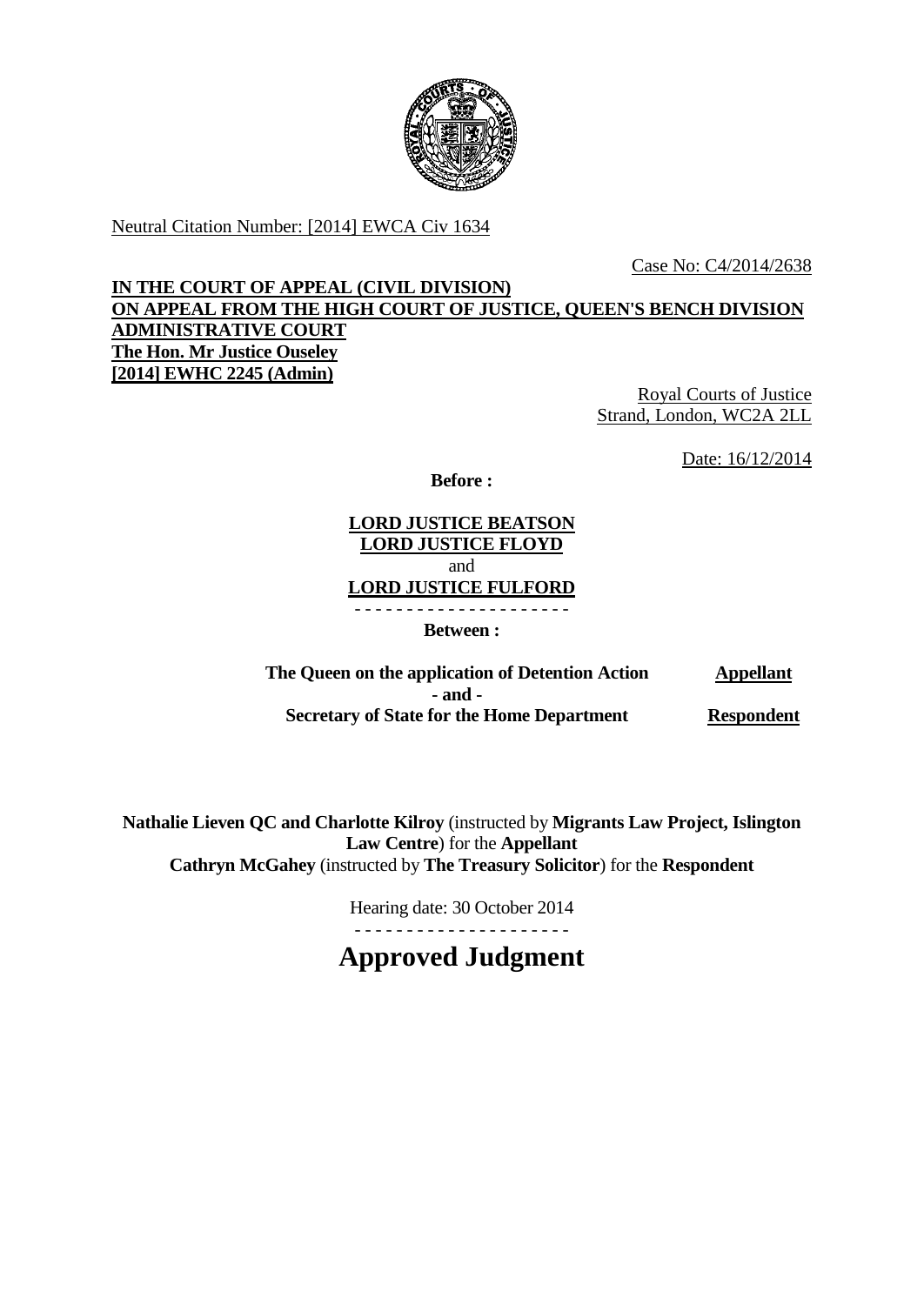#### **Lord Justice Beatson :**

#### **I. Introduction**

- 1. This appeal concerns a challenge to the Secretary of State for the Home Department's policy, practice and procedure in respect of the detention of applicants for asylum in the fast-track system ("the DFT process") after the refusal of asylum by the Secretary of State and pending an appeal against that decision. The DFT process is designed to facilitate the expeditious determination of applications for asylum and of appeals. It involves the detention of all applicants for asylum whose claims the Secretary of State considers can be determined quickly and a tight timetable for decisions on applications and appeals against a refusal of asylum to the First Tier Tribunal and the Upper Tribunal. Those who meet what I describe as the "quick processing criteria" in the Secretary of State's *Detained Fast-Track Processes Guidance* (the "*DFT Guidance*") are detained even if they do not meet the more stringent general detention criteria in her *Enforcement Instructions and Guidance* ("EIG"). The "general detention criteria" require all reasonable alternatives to be considered before detention is authorised and focus, for example, on whether a person poses a risk of absconding.
- 2. In these proceedings, Detention Action, a charity set up in 1993 to support individuals in immigration detention and to campaign on matters relevant to immigration detention, challenged a number of aspects of the DFT process. Before Ouseley J, its challenge was partially successful. The judge held that the way the Secretary of State operated the DFT process in the period until she determines an application for asylum was unlawful. He concluded that the very tight timetable created an unacceptably high risk of unfairness for those who are or may be vulnerable applicants who did not have access to lawyers sufficiently soon after detention in the DFT to enable advice to be given to them before their substantive asylum interview. His order dated 25 July 2014 reflects his decisions in two judgments, "the main judgment" ([2014] EWHC 2245 (Admin)), handed down on 9 July, and "the relief judgment" ([2014] EWHC 2525 (Admin)), handed down on 25 July after oral and written submissions on relief and ancillary matters. Unless otherwise indicated, my references to Ouseley J's judgment are to his "main" judgment.
- 3. There are two matters on which Detention Action's challenge did not succeed and on which it appealed against the judge's order. The first matter (appeal grounds 1 and 2) concerned relief. Detention Action sought an order requiring the Secretary of State to stop processing individuals in the DFT and not to remove individuals who had already been processed in the system from the jurisdiction before they had had a proper opportunity to seek legal advice, but the judge granted only declaratory relief. The second matter on which Detention Action did not succeed (appeal ground 3) was that the judge refused to rule on the legality of detention in the DFT system after the Secretary of State's decision refusing asylum and pending appeal against that decision.
- 4. Detention Action's appeal was heard by Longmore, Patten and Ryder LJJ on an expedited basis on 29 August. There was, however, only time for the court to consider the appeal against the refusal to grant prohibitory and mandatory relief. That was dismissed in a judgment handed down on 9 October: see [2014] EWCA Civ 1270. On the question of relief, it therefore suffices to record that the judge refused to make the prohibitory and mandatory orders sought by Detention Action in the light of evidence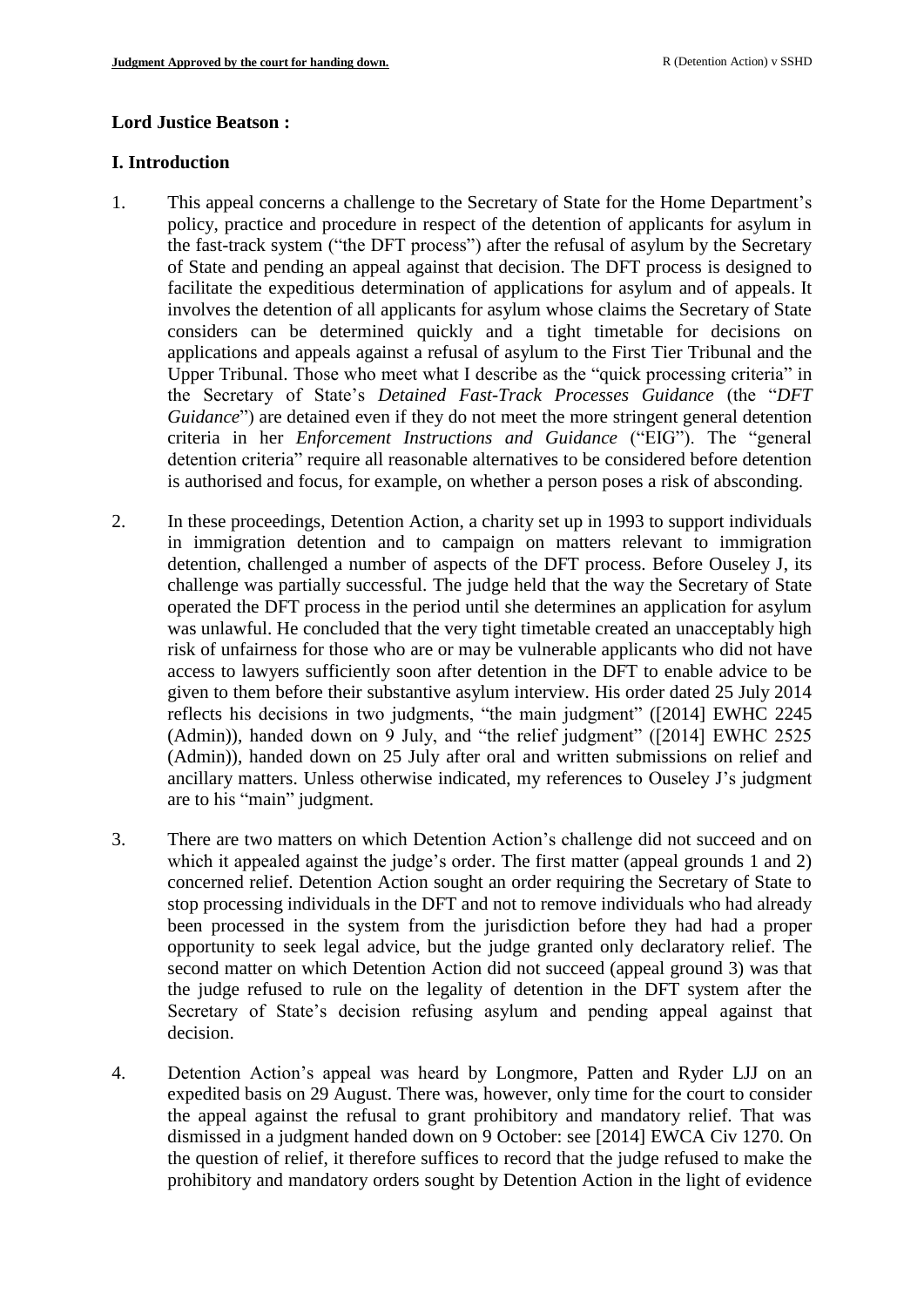filed on behalf of the Secretary of State after the main judgment. In three statements, Mr Simm, who, at the material times, was the head of Asylum Detained Casework in the UK Visas and Immigration Directorate of the Home Office, stated that steps had been taken in the light of the main judgment to allow 4 clear working days between the allocation of a lawyer to those in the DFT process and their substantive interview. The judge stated these steps had the potential to remedy the unlawfulness he had found and made it clear that he expected applicants in the DFT process to have 4 clear days between allocation of a lawyer to them and their interview without any formal order.

- 5. The adjourned appeal concerning detention in the DFT process pending an appeal against the Secretary of State's decision to refuse asylum now comes before a differently constituted court. There were, at the time of the judge's decision, well over 2,000 appeals a year in the DFT of which an estimated 6% were removed from the process by the Tribunal: see [2014] EWHC 2245 (Admin) at [78] and [187]. Detention Action's case is that the Secretary of State's practice of applying the quick processing criteria and detaining individuals in the DFT system pending their appeal rather than only detaining those who meet the general detention criteria is unlawful for three reasons. The first is that the practice is in breach of the Secretary of State's own policy. The second is that, whether or not the practice is in breach of her policy, it is unlawful because the policy is insufficiently certain and transparent. The third is that the policy is unlawful because there is no lawful justification for it.
- 6. The judge (at [79] [80]) gave two interrelated reasons for his refusal to rule on the legality of detention in the DFT system after the decision refusing asylum and pending appeal to the tribunal. He considered that an attack on the lack of detailed justification of detention in the DFT process pending appeal was not (or was not clearly) the basis of the challenge in Detention Action's grounds of claim. He also considered that the evidence filed in support of the Secretary of State's case did not provide any separate rationale for including the appeal stage in the DFT and detaining all those in it, rather than only detaining those who met the general detention criteria. The judge stated that the complaint about the lack of detailed justification for detention pending appeal was only made "rather more explicit" in Detention Action's skeleton argument. Until then, the Secretary of State may have reasonably thought that the policy justification for the inclusion of the appeals process in the DFT was not controversial, that by 2008 the policy of detaining at that stage by reference to the DFT criteria was also clear and not controversial in law, and that this may have explained the state of the evidence.
- 7. Ms Lieven QC, on behalf of Detention Action, criticised the judge's refusal to rule on this matter. She stated in §9(4) of her skeleton argument and in her oral submissions that it was clear from §65 of the detailed grounds that the inclusion of the appeals stage in the DFT process was challenged. Ms Lieven also submitted that the reason the evidence did not include a separate justification for the inclusion of a DFT appeals process was that the Secretary of State did not consider any separate justification was needed. But she and Ms McGahey, on behalf of the Secretary of State, agreed that the focus at the hearing and of our decision should be the question of substance. That question is whether the Secretary of State's practice complies with her policy and, whether or not it does so, whether it is lawful. Accordingly, it is not necessary for me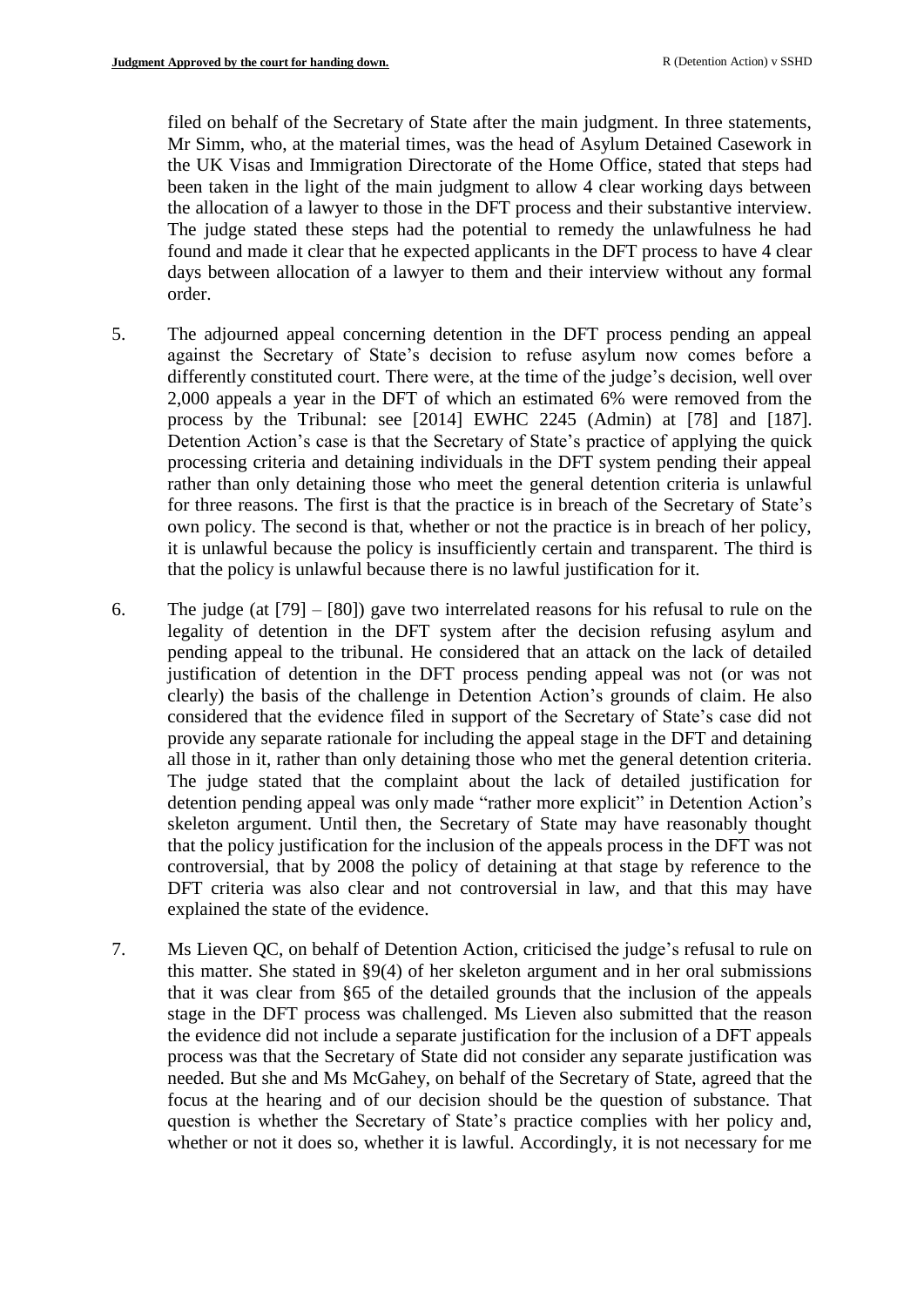to decide whether the judge was right not to rule on the point and to give the Secretary of State an opportunity to file evidence justifying detention at a later stage.

- 8. The evidential position has changed since the two judgments below. On 27 August 2014, shortly before the hearing before this court on 29 August, further evidence on behalf of the Secretary of State, in the form of Mr Simm's seventh witness statement, was filed. On 31 October 2014, the day after the hearing before us, a statement of Daniel Smith, who has been Head of the Detained Fast Track in the Home Office's UK Visa and Immigration Directorate since 1 September 2014, was filed. Mr Smith deals with a specific matter which arose during the hearing, and I refer to it at [89] below.
- 9. Mr Simm's seventh statement mostly deals with questions relevant to the dispute about what relief should be ordered. It sets out the action taken by the Secretary of State to address the insufficiencies in the process identified by the judge. It addresses the position of detention in the fast-track process pending appeal in three paragraphs which I consider at [75] ff. below.
- 10. The remainder of this judgment is divided into five sections. Section II ( $[11] [22]$ ) summarises the legislative background and the approach taken by the courts. Section III ( $[23]$  –  $[26]$ ) and Section IV ( $[27]$  –  $[41]$ ) deal respectively with the relevant ministerial statements and policy guidance about the DFT process. What the judge stated about detention pending appeal is summarised in Section V ( $[42] - [46]$ ). Section VI contains my analysis of the submissions and conclusions. I have concluded:-
	- (a) The DFT policy changed in 2008: see  $[50] [54]$  below.
	- (b) Since 2008 the Secretary of State's policy in what is now the *DFT Guidance* has been that the "quick processing" DFT detention criteria apply to the appeal stage: see  $[54] - [63]$  below.
	- (c) The way the policy of detaining all those who satisfy the "quick processing" criteria pending their appeal is dealt with in the *DFT Guidance* does not meet the requirements of clarity and transparency: see [14] and [64] – [70] below.
	- (d) My conclusion on (c) means it is not necessary to decide whether the policy is justified as necessary for the purposes for which detention is authorised by the Immigration Act 1971 and not for a period that is longer than is reasonable in all the circumstances. But as there was full argument on this matter, I consider it at  $[71] - [96]$  below. In my judgment, on the fairly limited evidence that has been put before the court, after the Secretary of State's decision and pending appeal, detention in the fast-track by the application of the "quick processing" criteria cannot be said to be justified and is therefore not lawful: see  $[71] - [96]$  below. Accordingly, the state of the evidence means that I would have decided that detention in the fast-track is not lawful at that stage of the process unless the general detention criteria (summarised at [31] – [32] below) are met.

I add that, in the interests of clarity, in the remainder of this judgment, where it is necessary to avoid breaking up sentences with references to legislation, policy documents, and cases, I use footnotes. References to paragraphs in this and other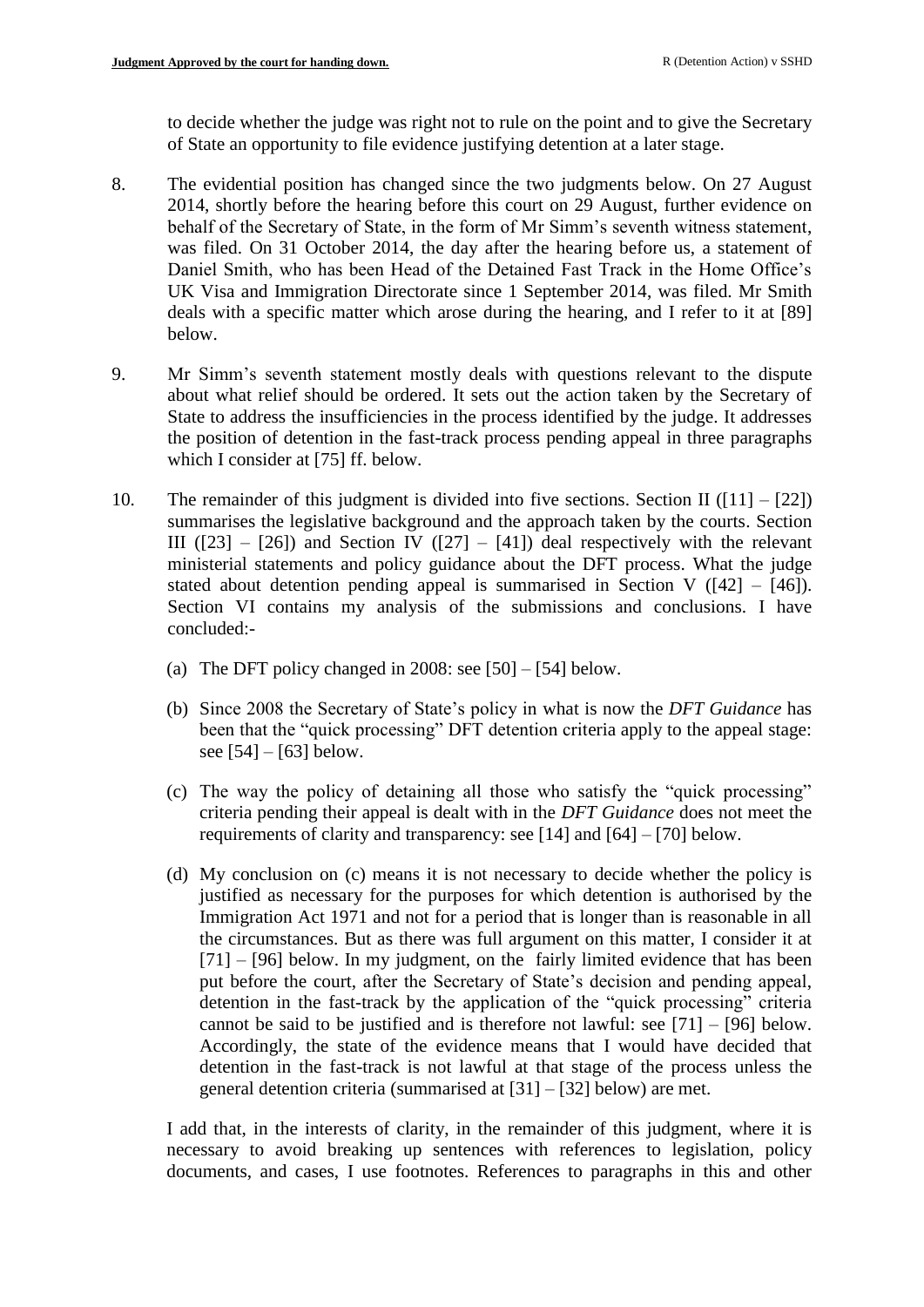judgments are indicated by square brackets, and references to paragraphs in other documents by "§".

# **II. The legislative background and the approach of the courts**

- 11. The right to personal liberty and to freedom from arbitrary detention is deeply embedded in the common law. It is a fundamental constitutional principle traceable to clause 39 of Magna Carta (1215) which provides that "no freeman shall be seized or imprisoned … except by the lawful judgment of his equals or by the law of the land". The fundamentality of the right to freedom from arbitrary detention at common law has been recognised in recent cases.<sup>1</sup> At common law any deprivation of liberty is thus *prima facie* unlawful, but it may be justified according to law. The right to personal liberty is now also protected by Article 5 of the European Convention on Human Rights ("the ECHR").
- 12. In this appeal Detention Action did not rely solely on Article 5. I accept Miss Lieven's submission that the test for the lawfulness of immigration detention at common law is substantially the same as that in Article 5. Notwithstanding the different starting points of analysis under the *Wednesbury* regime requiring rationality or reasonableness and the ECHR's regime requiring justification and proportionality, in the context of this case, the tests are substantially the same. In my judgment, the principle is that no-one shall be deprived of his or her liberty save where he or she is lawfully arrested or detained to prevent an unauthorised entry into the country or because action is being taken with a view to deport or extradite that person. Under both regimes the test for lawfulness is whether detention is necessary to achieve the stated and lawful aim.
- 13. Looking first only at purely domestic law, the statutory basis for the detention of those who may not enter the United Kingdom without leave, including those who have applied for asylum, is paragraph 16 of Part 1 of Schedule 2 to the Immigration Act 1971 ("the 1971 Act"). In broad terms, this provision authorises the detention of persons pending (a) their examination by an immigration officer, (b) a decision to give or refuse them leave to enter, (c) a decision to give directions to remove them, and (d) their removal pursuant to such directions. Turning to the ECHR, one of the cases in which Article 5 permits the state to deprive a person of his liberty is that, in Article 5(1)(f), "the lawful arrest or detention of a person to prevent his effecting an unauthorised entry into the country or of a person against whom action is being taken with a view to deportation or extradition".
- 14. The conferment of statutory power on the executive to detain without trial does not, however, in itself conclude the question of legality. This is because there is a right, sometimes described as fundamental or constitutional, not to be detained arbitrarily in the sense of being detained capriciously on the basis of random choice. The way a broadly worded statutory power such as that in the 1971 Act must be exercised in

 $\mathbf{1}$ <sup>1</sup> The notable instances in the last decade are Lord Bingham's statements in *R (von Brandenburg) v E. London & City NHS Trust* [2003] UKHL 58, [2004] 2 AC 280 at [6]; *A v Secretary of State for the Home Department* [[2004] UKHL 56 [2005] 2 AC 68 at [36]; and those by Lord Dyson and Lord Collins in *R (Lumba) v Secretary of State for the Home Department* [2011] UKSC 12, [2012] 1 AC 245 at [32] and [219].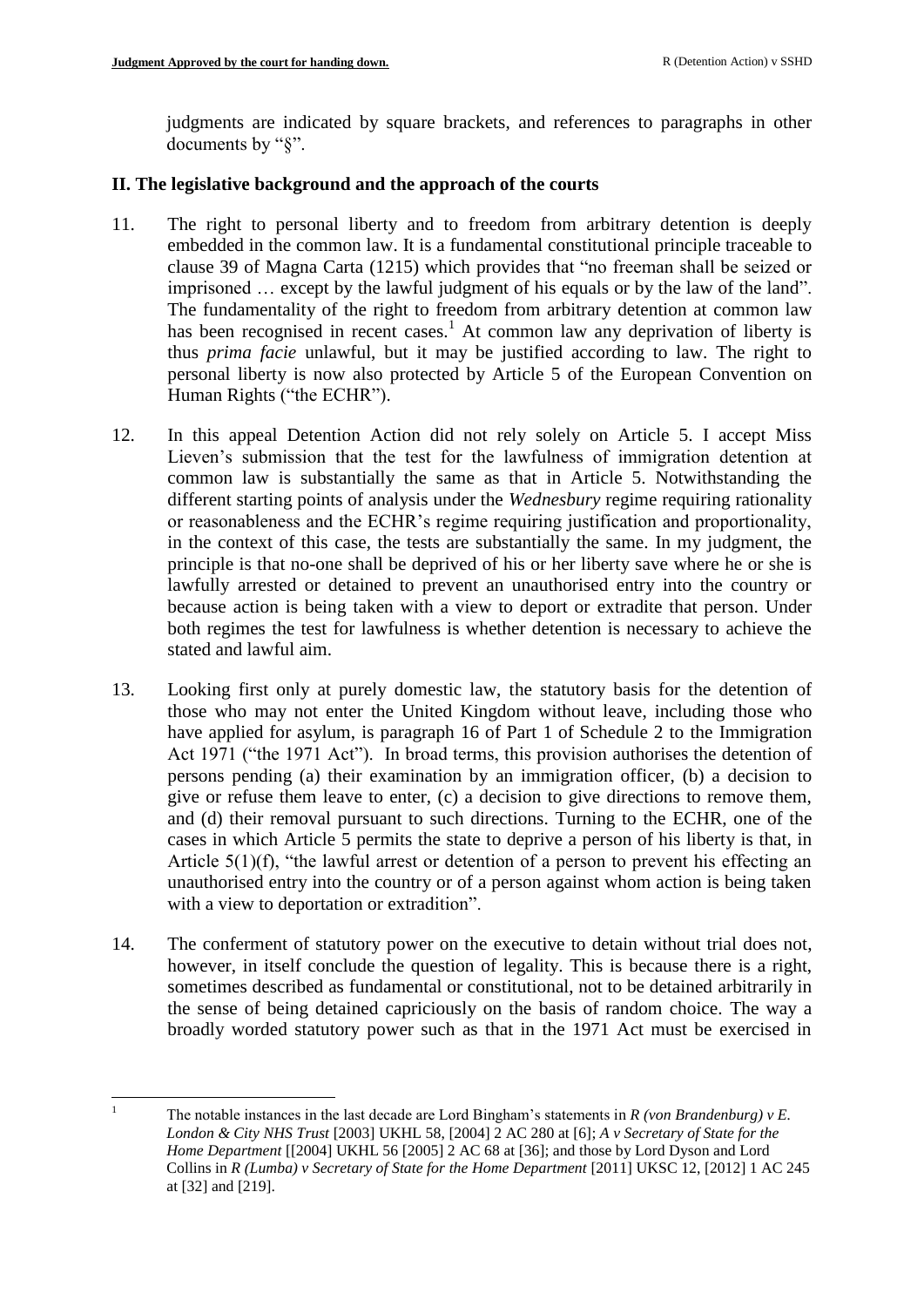order to be lawful and to save a detention from "the vice of arbitrariness"<sup>2</sup> has been considered in a line of decisions originating in that of Woolf J in *R v Governor of Durham Prison, ex p. Hardial Singh* [1984] 1 WLR 704. The principles were restated by Dyson LJ, as he then was, in *R (I) v Secretary of State for the Home Department* [\[2002\] EWCA Civ 888](http://www.bailii.org/ew/cases/EWCA/Civ/2002/888.html) at [46], and his formulation was accepted by the majority of the Supreme Court in *R (Lumba) v Secretary of State for the Home Department*  [2011] UKSC 12, [2012]  $1 \text{ AC } 245$ <sup>3</sup> For present purposes, it suffices to state that the detention must be for the statutory purposes of making or implementing a deportation order and for no other purpose; and that in any event the detention cannot continue for longer than a period which is reasonable in all the circumstances. In *Lumba's* case Lord Dyson JSC stated (at [34]) that "the rule of law calls for a transparent statement by the executive of the circumstances in which the broad statutory criteria will be exercised" to detain a person. Transparency involves clarity, and Lord Dyson emphasised (at [36]) the particular importance, where personal liberty is at issue, of such policy statements being formulated in a sufficiently defined manner to enable individuals to know the criteria being applied to detain them.

- 15. *Lumba's* case concerned an unpublished policy. In these proceedings, the question is whether the practice of applying the "quick processing" criteria at the appeal stage is a breach of the relevant policy statements and documents concerning the DFT process, and, if it is not, whether the policy is lawful. Those statements and documents are set out or summarised in section III below. Before turning to them, it is necessary to refer to the introduction of the DFT process and to the decision of the House of Lords in *R (Saadi) v Secretary of State for the Home Department* [2002] UKHL 41, [2002] 1 WLR 3131. The DFT process was first introduced in 2000 because of the large number of applications for asylum. Ouseley J's main judgment at [25] - [67] contains a clear account of the reasons for introducing it, the number of applicants involved, the way the system operates, and the reasons it was found to be lawful by the House of Lords in *Saadi*'s case, by the Strasbourg Court in *Saadi v United Kingdom* (2008) 47 EHRR 17, and by this court in *R (Refugee Legal Centre) v Secretary of State for the Home Department* [2004] EWCA Civ 1481, [2005] 1 WLR 2219.
- 16. For present purposes it suffices to make five points about *Saadi*'s case. First, detention in the fast-track process pending the decision of the Secretary of State on the application for asylum was held to be justified on common law principles as falling within the powers contained in paragraph 16(1) of Schedule 2 to the 1971 Act and was thus lawful under domestic law, and under Article 5(1)(f) as a proportionate response to the reasonable requirements of immigration control. Secondly, the House of Lords was heavily influenced by the shortness of the period of detention at that time. The timetable was three days to substantive interview and two further days to decision, with the total period of detention averaging seven to ten days.<sup>4</sup>
- 17. Thirdly, the justification for detaining all those whose applications appeared capable of rapid resolution was the large number of applicants whose cases had to be

 $\mathcal{L}$ <sup>2</sup> The phrase is that of Laws LJ: see *R (SK (Zimbabwe)) v Secretary of State for the Home Department*  [2008] EWCA Civ 1204, [2009] 1 WLR 1527 at [33].

<sup>3</sup> See [22] (Lord Dyson), [170] - [171] (Lord Hope), [218] (Lady Hale), [189] (Lord Walker), and [250] (Lord Kerr).

<sup>4</sup> [2002] UKHL 41 at  $[14] - [18]$ . By 2013 the period to decision had risen to  $10 - 14$  days: [2014] EWHC 2245 (Admin) [82] – [83], see [85] below.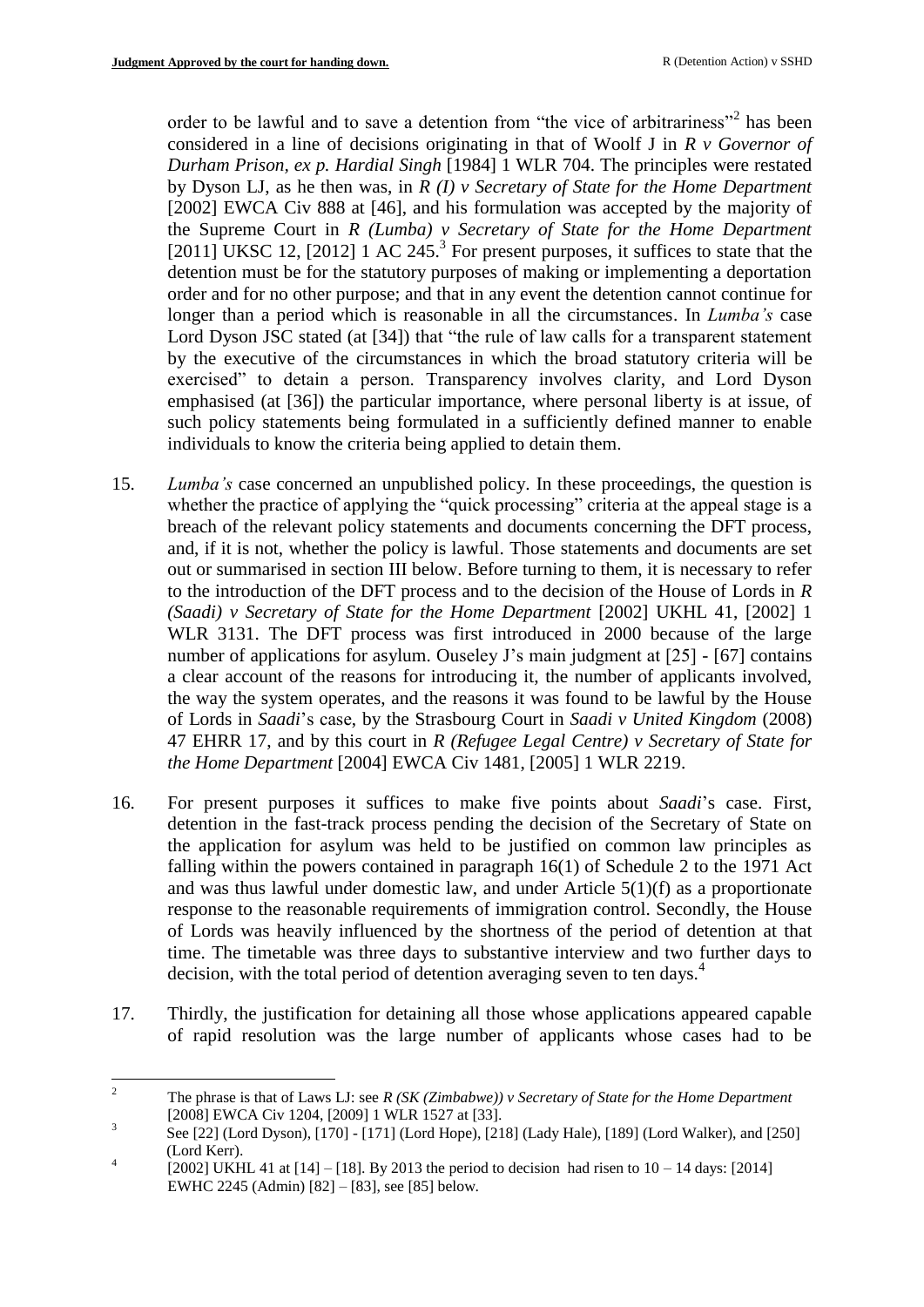$\overline{5}$ 

considered intensively and in a short period, and who had to be interviewed within the timetable. Up to 150 interviews a day had to be scheduled, and this required tight structuring and management. Lord Slynn stated that "[i]f people failed to arrive on time or at all the programme would be disrupted and delays caused not only to the individual case but to dealing with the whole problem": [2002] UKHL 41 at [24]. See also [20], and [46]. Lord Slynn stated (at [47]) that:-

> "It is regrettable that anyone should be deprived of his liberty other than pursuant to the order of a court but there are situations where such a course is justified. In a situation like the present with huge numbers and difficult decisions involved, with the risk of long delays to applicants seeking to come, a balancing exercise has to be performed. Getting a speedy decision is in the interests not only of the applicants but of those increasingly in the queue...."

- 18. The fourth point is that at the time of the decision of the House of Lords in *Saadi*'s case in May 2002 the DFT process did not extend beyond the Secretary of State's decision accepting or rejecting the application for asylum. A "fast track" appeal process was first introduced on a "pilot" basis in April 2003 at Harmondsworth Immigration Removal Centre for single males from certain countries in the light of the decision in *Saadi*'s case: see the Immigration and Asylum Appeals (Fast Track Procedure) Rules SI 2003 No. 801 ("the 2003 Tribunal Fast Track Rules"). A fasttrack appeal process was subsequently established at four specified Immigration Removal Centres<sup>5</sup> in 2005 by the Asylum and Immigration Tribunal (Fast Track Procedure) Rules SI 2005 No. 560 ("the 2005 Tribunal Fast Track Rules").
- 19. The last point about *Saadi*'s case concerns the judgment of the European Court of Human Rights. The court held that the DFT process in force at that time did not violate Article 5(1) of the Convention, and stated (at [70]) that "the detention of an individual is such a serious measure that it is justified only as a last resort where other, less severe, measures have been considered and found to be insufficient to safeguard the individual or public interest which might require that the person concerned be detained". The court also stated (at [74]) that "to avoid being branded as arbitrary…the length of the detention should not exceed that reasonably required for the purpose pursued".
- 20. The 2005 Tribunal Fast Track Rules make provision for a Tribunal procedure for those detained under the 1971 Act at the specified places. The timetable is highly expedited. Rule 8(1) provides that the applicants must serve their notice of appeal within two days of being served with the immigration decision against which they wish to appeal. Rule 8(2) makes provision for an extension of time only where circumstances outside the control of the applicant or his legal representatives mean that it was not practicable for the notice to be served within the time limit. By rule 9, the respondent is to be served by the Tribunal immediately it receives a notice of appeal, and rule 10 provides that she must file the documents required by the Rules within two days. Rule 11 provides that hearings are to be listed not later than two days after the respondent has filed her documents. The First Tier Tribunal's ("FTT") determination and reasons must (see rule 14) be served on the parties within two days

<sup>5</sup> Campsfield House, Colnbrook House, Harmondsworth and Yarls Wood were the IRCs originally listed in the 2005 Tribunal Fast Track Rules. Oakington Reception Centre, the original location of expedited decision-making, was later added to the list until it was closed in 2008.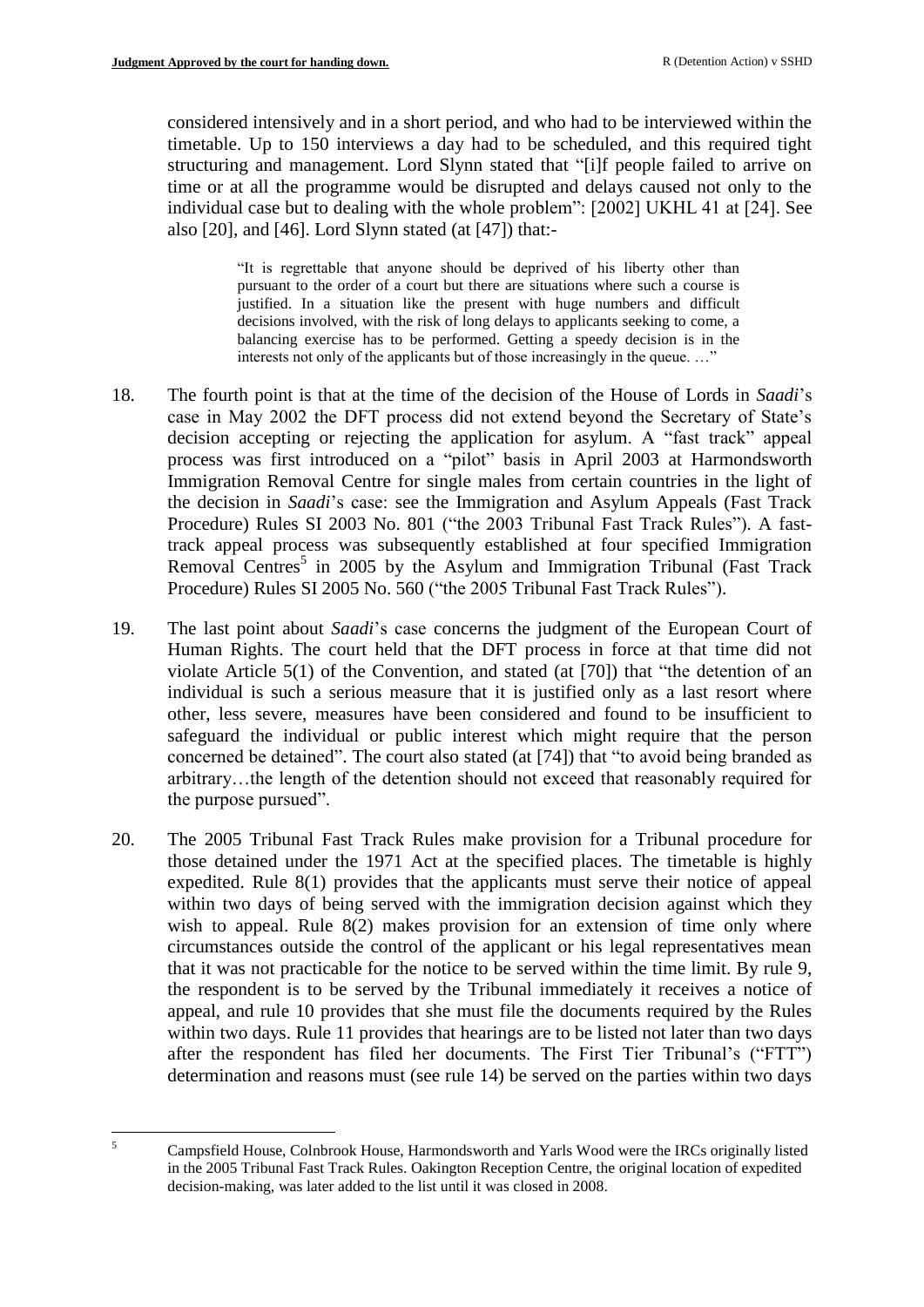of the end of the hearing. There is also a similar very short timetable for appeals from the FTT to the Upper Tribunal: see rules  $15 - 18$ .

- 21. Rule 30 provides that in certain circumstances the Tribunal "must" order that an appeal be removed from the fast track appeal process. It is obliged to do this "if it is satisfied by evidence filed or given by or on behalf of a party that there are exceptional circumstances which mean that the appeal or application cannot otherwise be justly determined". It is also obliged to remove an appeal from the fast track if the Secretary of State has failed to comply with the Rules or a direction of the Tribunal, and "the Tribunal is satisfied that the appellant would be prejudiced by that failure if the appeal or application were determined" under the fast track timetable.
- 22. The position of Detention Action is that, while the 2005 Tribunal Fast Track Rules apply automatically to persons who are detained at one of the specified places at the time they are served with an immigration decision, it makes no provision as to the basis for that detention. In short, the submission is that the Rules themselves are neutral as between the application of the general detention criteria or the more stringent regime under which all those in the DFT process are detained. From 20 October 2014, the 2005 Tribunal Fast Track Rules were replaced by a Schedule to the Tribunal Procedure (First Tier Tribunal) (Immigration and Asylum Chamber) Rules 2014 SI 2014 No. 2604. The 2014 Tribunal Fast Track Rules set out in that schedule also provide for a highly expedited timetable, with minor variations. The equivalent rules in the 2014 Tribunal Fast Track Rules to the rules referred to in this and the last paragraph are Rules 14 and 2.

### **III. Ministerial statements about the DFT process**

23. In March 2003 the Minister for Citizenship and Immigration, Ms Beverley Hughes MP, made a written statement about the proposal which became the 2003 Tribunal Fast Track Rules and the fast-track appeal process. The material parts of this stated:

> "The new fast-track procedure rules…will enable us to pilot fast-track decisions and appeals based on co-location of key elements of the asylum process. ... detention will initially be for about  $2 - 5$  days to enable claimants to be interviewed and an initial decision made. …detention of asylum seekers for a short period for the purposes of making a speedy decision on their claim was upheld last October as lawful by the House of Lords. If the claim is refused or for any reason cannot be dealt with accordance with the pilot timescales, a decision about further detention will be made in accordance with existing detention criteria. Detention in this category of cases will therefore normally be where it has become apparent that the person would be likely to fail to keep in contact with the Immigration Service or to effect removal." (emphasis added)

24. The Minister also stated that the new pilot would enable the Home Office to process and remove failed asylum seekers from the United Kingdom within about a month of their arrival, that the power to detain asylum seekers for the purposes of making a speedy decision had been upheld as lawful by the House of Lords, and that the new Tribunal Rules would enable the Home Office "to also pilot a much faster appeals process". She stated that "in order to effect this new procedure, we will detain straightforward claimants to enable a quick decision and swift removal after any appeal, providing they meet the criteria for detention". A similar statement was made in the House of Lords by the Asylum Appeals Minister, Baroness Scotland.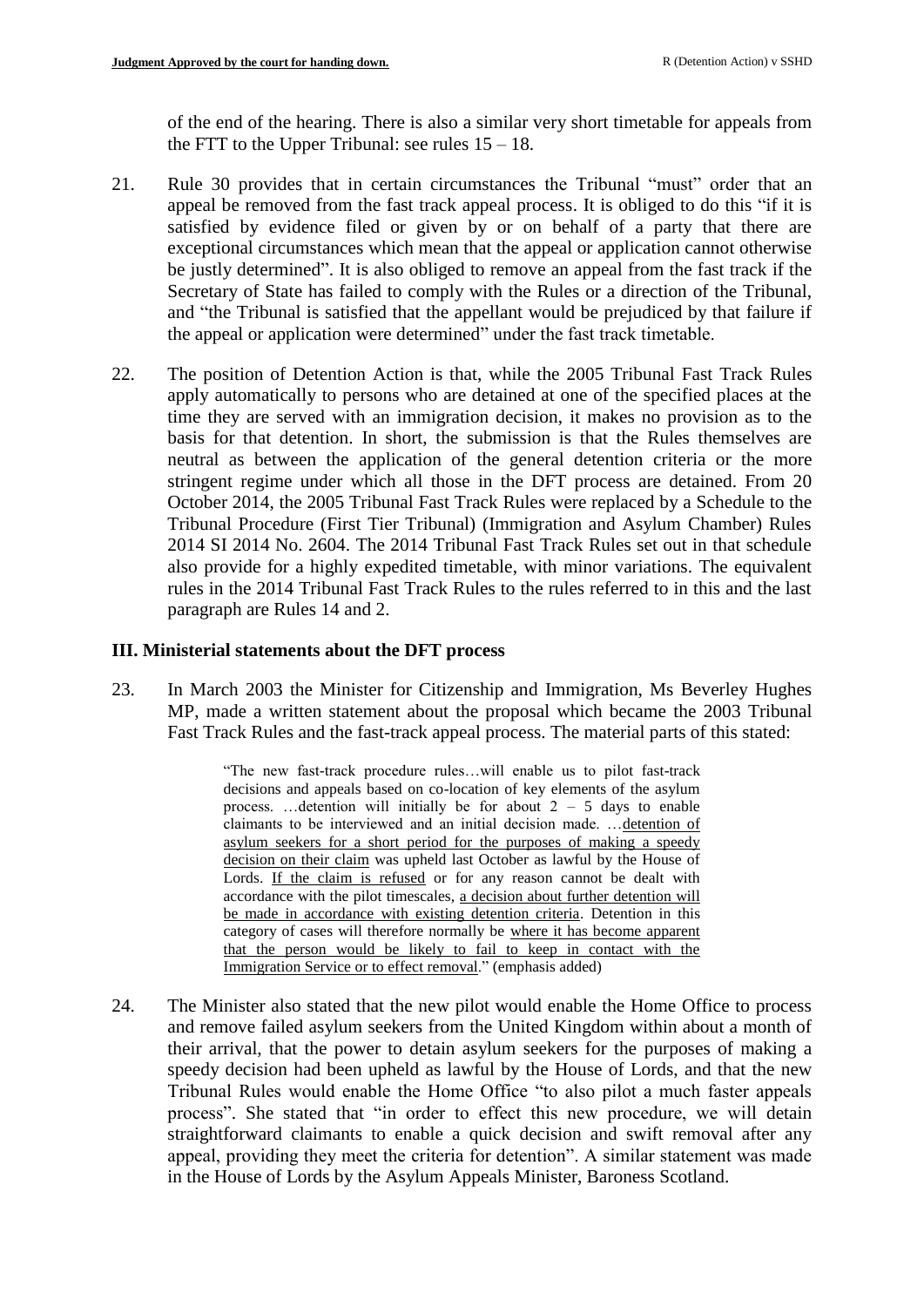- 25. In evidence to the Home Affairs Select Committee on 10 November 2003 (not before the judge below), Beverley Hughes MP described the fast-track procedure as "taking the claimant from arrival to decision through appeal…". She stated that "wherever possible the same officer interviews the asylum applicant, makes the decision and presents the appeal", and that "…the members of the dedicated fast-track team take case ownership of both the initial decision and the appeal process…". She also referred to the "built in access to legal advice appointed by the Legal Services Commission" in the new process, and stated that the 2003 Tribunal Fast Track Rules enabled the government "to fast track decisions and appeals based upon co-location of key elements of the asylum process".
- 26. On 16 September 2004 further statements about the DFT process, in identical terms, were made by Baroness Scotland and Desmond Browne MP, the Minister for Citizenship and Immigration. They stated that the aim was to make "decisions" within 10 – 14 days, although there would be occasions where it would be quicker. The Ministers stated:

"However, we will continue to detain for the purpose of deciding the claim quickly, even beyond the  $10 - 14$  day timescale, unless the length of time before a decision will be made looks like it will be longer than is reasonable in all the circumstances. Continued detention may also be merited in some cases irrespective of decision timescale, where our general detention criteria apply. We may also detain claimants after we have made and served a decision in accordance with our general detention criteria." (emphasis added)

# **IV. Policy Guidance: the OEM, the EIG and the DFT Guidance**

- 27. Since 2008 the policy governing the DFT process has been set out in a document, since March 2013 the "*DFT Guidance*" to which I have referred, and before then named *DFT & DNSA – Intake Selection (AIU Instruction)*. 6 The material parts of earlier policy documents are, however, part of the background, and I first summarise them. Between 2003 and 2008 the policy on what is now the DFT process was in chapter 38 of the Secretary of State's *Operational Enforcement Manual* ("the OEM"), the document setting out her instructions to her caseworkers. In 2008 the OEM was re-named the *Enforcement Instructions and Guidance* ("EIG"). Detention and temporary release, including what I have referred to as the "general detention criteria", are dealt with in chapter 55.
- 28. *(a) The OEM:* Before the September 2005 edition of the OEM, what is now dealt with by the DFT process applied to applications for asylum which met what were known as the "Oakington Criteria" because the claim appeared straightforward and capable of being decided quickly. Those who met the criteria were detained "for a short period of time to enable a rapid decision to be taken on an asylum/human rights claim": see, e.g., §38.3.1 of the July 2005 edition of the OEM.

 $\epsilon$ The DFT process also applies to a category of cases known as "DNSA" cases. "DNSA" is the acronym for "Detained Non Suspensive Appeals", i.e. those applicants whose application for asylum is refused and certified under section 94 of the 2002 Act and who do not have an in-country right of appeal. DNSA cases do not arise in this appeal because it is only concerned with the position pending an incountry appeal.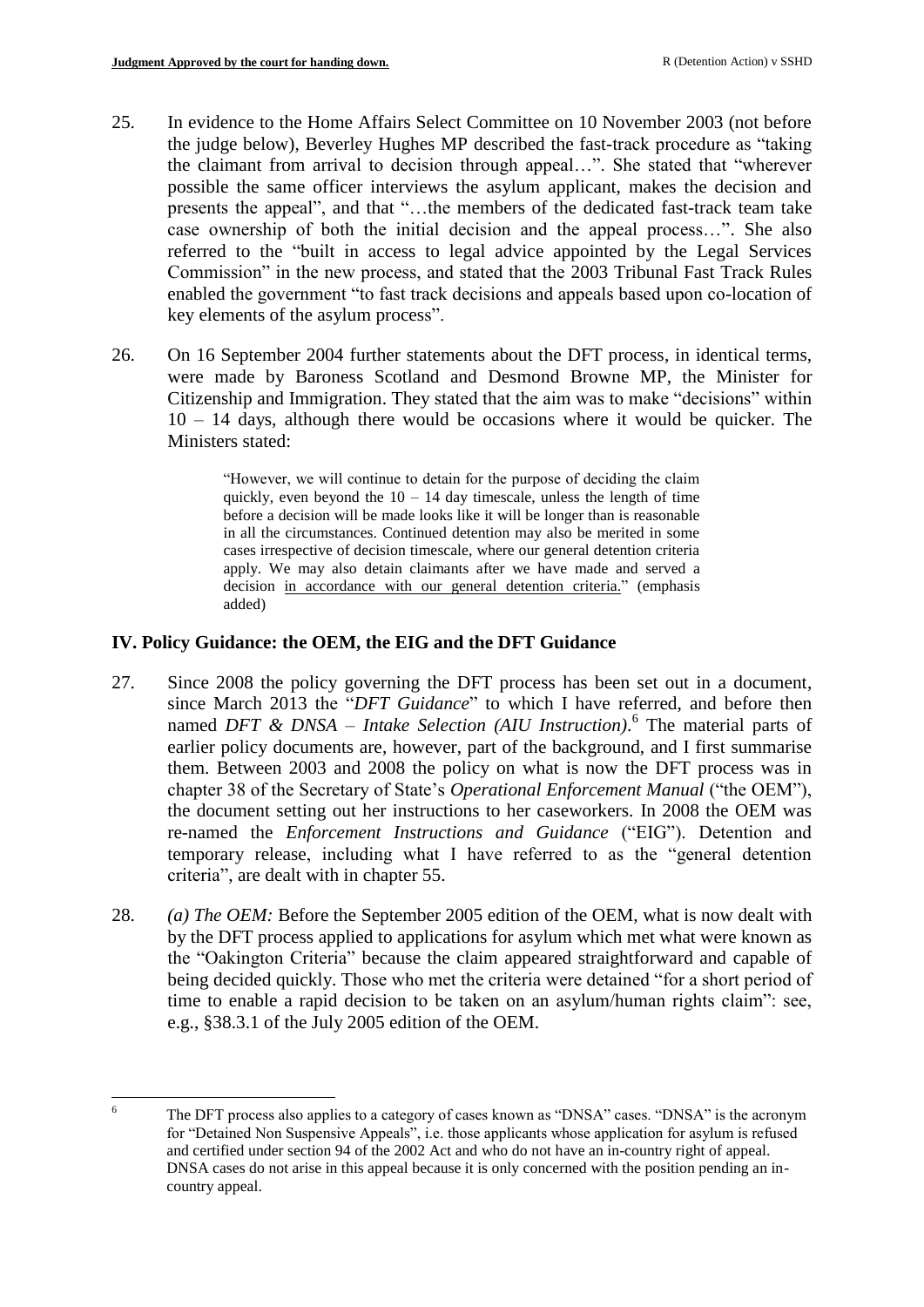- 29. The September 2005 edition of the OEM referred to the ministerial statements made on 16 September 2004: see §§38.1 and 38.4. The opening paragraph of §38.4 referred to detention "where it appears that…claims are capable of being decided quickly" and "detention for a short period of time to enable a rapid decision to be taken…". The second sub-paragraph referred to the introduction of a fast-track process at Harmondsworth in April 2003 "which includes an expedited in-country appeals procedure" and states that "[c]laimants in the latter detained fast-track process may be detained only at sites specified in the relevant statutory instrument…", a reference to the 2005 Tribunal Fast Track Rules. This section of the document also identified Oakington and Harmondsworth as designated places of detention and stated that any person "could be detained there under immigration powers for any of the published reasons for detention". It is also stated that detention "other than for fast-track processing" must be arranged via the normal process. There are no material differences in the April 2006 and August 2007 editions of the OEM.
- 30. Other than the reference to the inclusion of an expedited in-country appeals procedure in the fast-track process at Harmondsworth, there is no indication in these editions of the OEM that detention after the decision on the asylum/human rights claim and pending an appeal was to occur other than by the application of the general detention criteria. Indeed, the heading to §38.3, which stated "Factors influencing a decision to detain (excluding pre-decision fast-track cases)" and appeared as §55.3 in the OEM from the September 2005 edition, before the creation of a separate document for DFT policy, and was unchanged in the March 2008 edition or at the time of the hearing below, also suggested that it was only those fast-track cases before the Secretary of State's decision which were taken out of the general detention criteria.
- 31. *(b) The EIG:* The general detention criteria are set out in §§55.1.1 and 55.1.3. 55.1.3. They state that "detention must be used sparingly, and for the shortest period necessary" and that "a person who has an appeal pending or representations outstanding might have more incentive to comply with any restrictions imposed, if released, than one who is removable". §55.1.4 states *inter alia* that detention must be for one of the statutory purposes for which the power to detain is given and must accord with the limitations implied by domestic and ECHR case law, and "must also be in accordance with stated policy on the use of detention". I have stated that until recently (and at the time of the hearing before the judge) the heading to §55.3 was the same as that in OEM §38.3, i.e. "excluding pre-decision fast-track and CCD cases." §55.3 states that "there is a presumption in favour of temporary admission or temporary release", "there must be strong grounds for believing that a person will not comply with the conditions of such admission or release for detention to be justified", and "all reasonable alternatives to detention must be considered before detention is authorised".
- 32. The factors which must be taken into account when considering the need for initial or continued detention under the general detention criteria are set out in §55.3.1. Decision-makers are asked to consider all relevant factors but a number are listed. These include the likelihood of the person being removed, and, if so, the timescale, any evidence of previous absconding or failure to comply with conditions, the risk of the person offending or harming the public, whether the person has taken part in a determined attempt to break the immigration laws, ties to the United Kingdom, and physical and mental health. A factor relied on by Ms Lieven is the statement in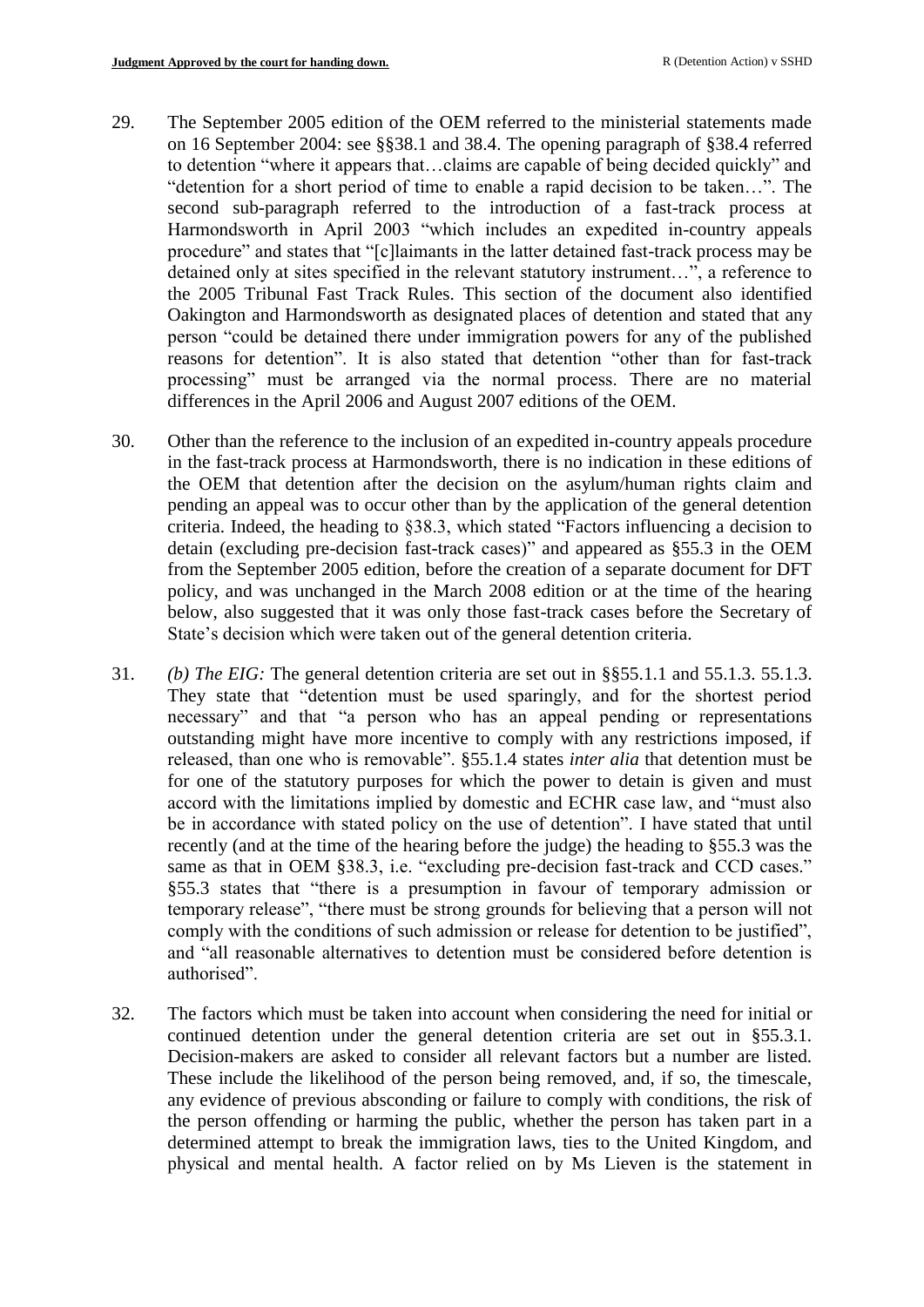§55.3.1 concerning "the individual's expectations about the outcome of the case", where the decision-maker is asked to consider whether there are factors "such as an outstanding appeal, an application for judicial review or representations which afford incentives to keep in touch". This reflects the more general statement in EIG §55.1.3 that a person who has an appeal pending might have more incentive to comply with restrictions if released than one who is removable. The DFT process is dealt with in §55.4. Sub-paragraph (2) of this states that the process "includes an expedited incountry appeals procedure". The last sub-paragraph of this section of the EIG states that the policy concerning the suitability of applicants for detention in fast-track processes is set out in the *DFT Guidance*. It is common ground that before 2008 the EIG did not refer to detention pending appeal: Simm, first witness statement, §9.

33. *(c) The DFT Guidance:* Save where otherwise stated, I refer to the current version of the guidance which has applied since 11 June 2013, when what the then Head of Asylum Policy at the Home Office described as clarifications were made. Section 2 of the guidance sets out the policy for determining the suitability of a case for entry to and continued management within the DFT, including screening processes and operational considerations which may prevent a case being treated as a DFT case or which would justify the removal of a case from the DFT process. §2.1 states:

> "An applicant may enter into or remain in DFT/DNSA processes only if there is power in immigration law to detain, and only if on consideration of the known facts relating to the applicant and their case obtained at asylum screening (and, where relevant, subsequently), it appears that a quick decision is possible and none of the detained fast-track suitability exclusion criteria apply.

> DFT/DNSA suitability has no requirements as to nationality or country of origin and no other bases of detention policy need apply (see chapter 55 of Enforcement Instructions and Guidance (EIG)). There is no requirement that an application be late and opportunistic."

§2.1.2 states that states that assessment of suitability of a case for the DFT process must take place at the time of referral and "at all stages of ongoing case management within DFT".

- 34. The criteria for assessing whether a quick decision is possible are set out in §2.2 of the policy. It is stated that the assessment is a fact-specific one and "must be made based on the facts raised in each individual case". The policy sets out examples of cases where a quick decision may be possible, but makes it clear that this is a list of examples and that a quick decision may be possible in other cases. The examples are where: (a) it appears that no further enquiries by the Home Office or the applicant are necessary in order to obtain clarification, complex legal advice or corroborative evidence; (b) it appears likely that any such enquiries can be concluded to allow a decision to take place within the normal indicative timescales; (c) it appears likely that it will be possible to fulfil and properly consider the claim within normal indicative timescales; (d) it appears likely that no translations are required in respect of documents presented by an applicant, or that translations can be obtained to allow a decision within normal indicative timescales; and (e) the case is one that is likely to be certified as "clearly unfounded" under section 94 of the 2002 Act.
- 35. The criteria for determining whether individuals are unlikely to be suitable for entry or continued management in the DFT process are in §2.3 of the policy. The persons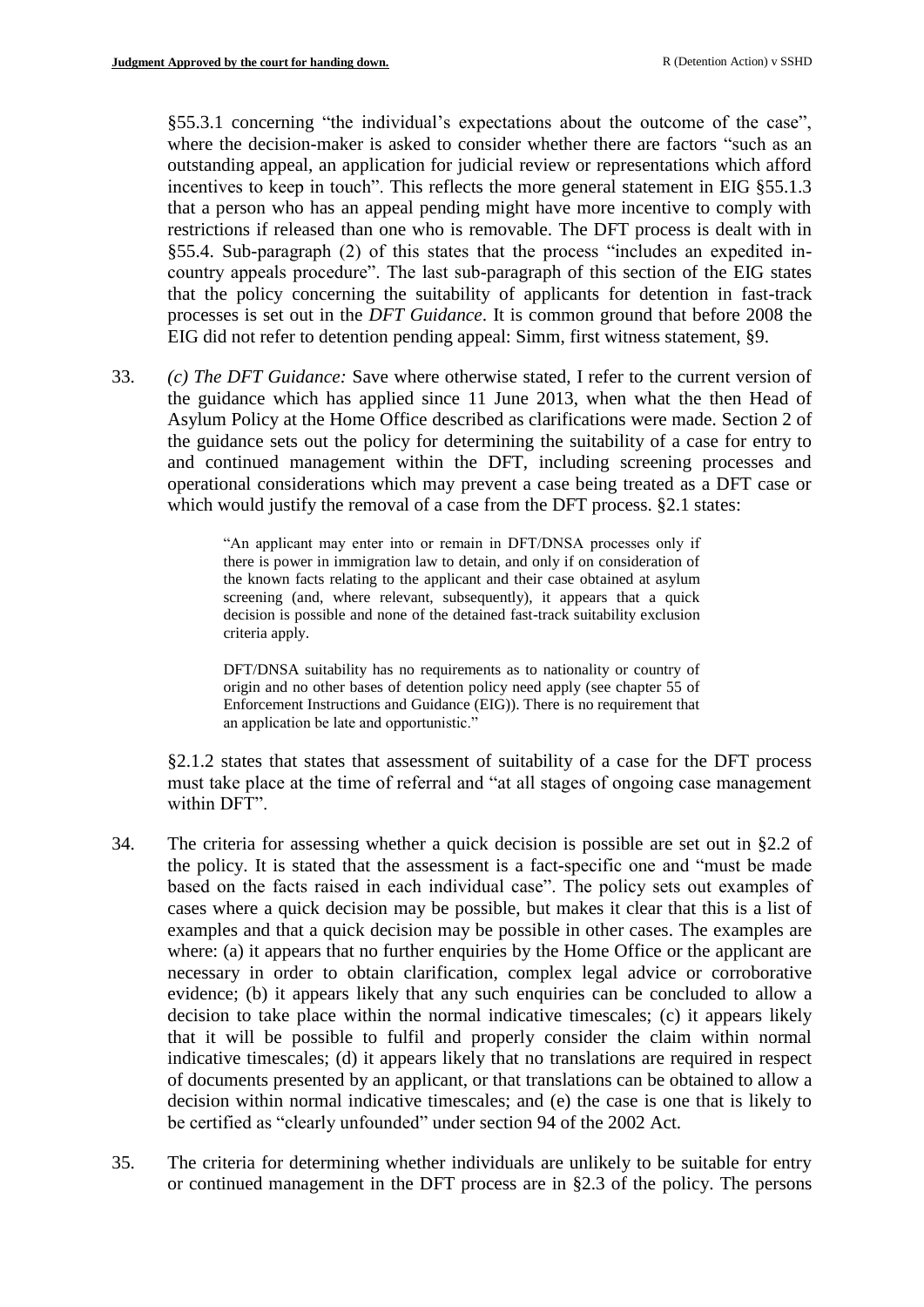who are unlikely to be suitable are: (a) women who are 24 or more weeks pregnant; (b) family cases; (c) children whose claimed date of birth is accepted by the Home Office; (d) those with a disability which cannot be adequately managed within a detained environment; (e) those with a physical or mental medical condition which cannot be adequately treated or managed in such an environment; (f) those who lack the mental capacity or coherence to understand the asylum process and/or cogently present their claim; (g) applicants about whom a competent authority has decided that they are a victim of trafficking or that there are reasonable grounds for regarding them as a potential victim of trafficking; and (h) those in respect of whom there is independent evidence of torture.

36. Under the heading "timescales, §2.2.3 of the policy gives the indicative timescales from entry to the DFT process in the appropriate Immigration Removal Centre to service of the decision. It states these are "usually  $\ldots$  quicker" than around  $10 - 14$ days, but they are not rigid. §2.2.3 also states that they must be varied when fairness or case developments require it, and that cases receiving uncertified refusal decisions in the DFT process are subject to a fast-track appeal process which is governed by the 2005 Tribunal Fast Track Rules, the timescale for which is summarised at [20] above. The last sub-paragraph of §2.2.3 states:

> "[a]pplicants whose appeal rights are exhausted or lapse in the DFT process and do not qualify [for any form of leave] will be liable for removal. Any decision to maintain detention pending removal must be in accordance with law and policy, and must be subject to regular review (See Chapter 55 of [EIG]".

- 37. Section 3 of the guidance sets out the process for referring cases for consideration for the DFT process and describes the screening process and section 5 deals with the operational considerations which may mean that a case which is in principle suitable for the DFT process is not entered into it. The operational considerations in section 5 include the availability of detention space, whether obtaining travel documentation is likely to be a lengthy process, and where there is a legal bar to the removal of the individual because, for example, the individual is from a country to which enforced removals are suspended. One of the sub-sections of §5.2.1 of the guidance has the heading "Travel Documentation for Removal". The first sub-paragraph of this subsection states that "it is not necessary for removal to be imminent or for there to be an absconding risk to detain for DFT …". The third sub-paragraph states that if "an asylum claim is unsuccessful (a DFT case becoming appeal rights exhausted, or a S94 refusal decision being served)", detention may continue "under the general detention policy". These matters, and the consideration of potential DFT cases after screening, were summarised by the judge at  $[43] - [52]$ .
- 38. In the 2008 and 2009 versions of the DFT policy (then called *DFT & DNSA – Intake Selection (AIU Instruction)*, in section 5, also under the heading "Travel Documentation for Removal", it is *inter alia* stated:

"Once a decision has been made however, detention policy requires that removal be imminent. The decision may be regarded as including the time during which an individual has extant appeal rights ... "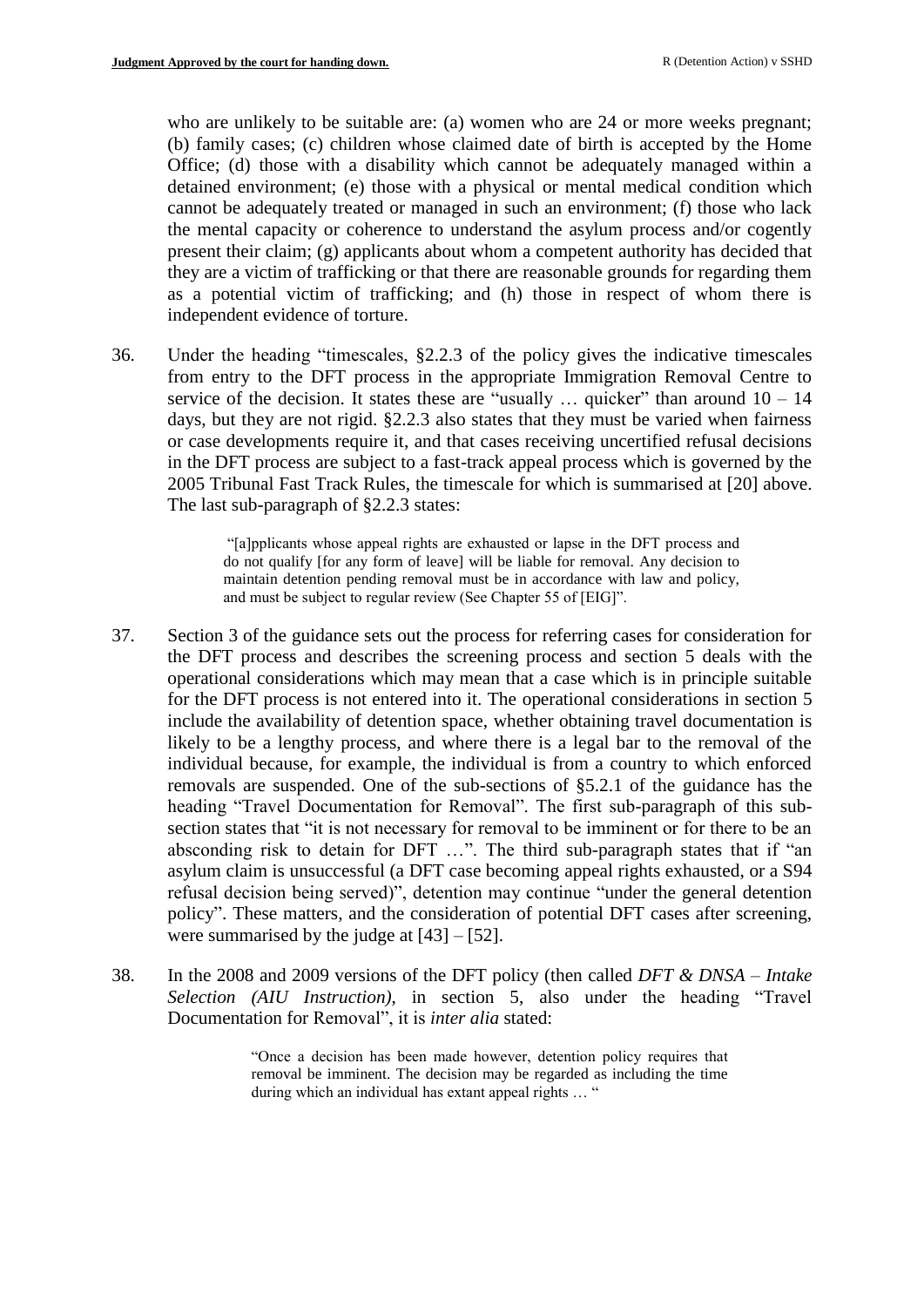- 39. At this stage it is convenient to refer to two matters. The first is the 2008 Best Practice Guide on the Detained Fast-Track Process produced by the Immigration Law Practitioners' Association, which states "an appeal will only take place in fast-track if your client meets the general detention criteria."<sup>7</sup> This was relied on by Ms Lieven to show the general understanding of practitioners in the field. The second is the request made by the European Commission to the United Kingdom authorities in 2012 and the response to it. The request is in a letter dated 28 August 2012 from Stefano Manservisi, a Director General in the European Commission's Home Affairs Directorate. He stated that he considered that there was a general presumption in the Secretary of State's policy that all cases were suitable for "fast-tracking" and expressed concern about the adequacy of the examination of the application in such cases. The concern arose because of the very short time limits and the fact that the criteria for including an applicant in the DFT process and detaining that person were subject to a large margin of interpretation. Mr Manservisi asked for the observations of the United Kingdom authorities as to how the DFT process ensured compliance with the obligations resulting from EU law. He referred in particular to Articles 6 and 52(3) of the Charter of Fundamental Rights and the provisions of Directives 2005/85/EC (the "Asylum Procedures Directive") and 2003/9/EC (the "Reception Conditions Directive").
- 40. The Director of the National Asylum Command at the UK Border Agency replied to this request in a letter dated 5 November 2012. He stated that the *DFT Guidance* clearly stated that cases would only be subjected to the DFT process if the evidence demonstrated that a quick decision would be possible. Accordingly, individuals were not detained only because they claimed asylum. The letter set out the criteria for entry to the DFT process and for monitoring cases within it. In a letter dated 30 May 2013, following a meeting between the Head of Asylum Policy at the Home Office and the Director of the EU Commission's Directorate on Migration and Asylum the United Kingdom authorities provided further information about asylum processes. Neither letter referred to detention in the DFT after the decision refusing asylum, and pending an appeal against it.
- 41. As a result of the EU's concerns, the policy was clarified in the June 2013 version of the *DFT Guidance*. At about the same time, in a letter dated 18 June 2013, the Head of Asylum Policy at the Home Office wrote to the relevant Director at the EU, stating that less than 12% of asylum applications were "routed into the DFT/DSNA process". The letter was mainly concerned with the Commission's concerns about timescales. It is relevant to the issue before this court because it stated:

"The indicative timescales in the policy only relate to the time of entry into the process until the time of [sic] the decision is served on the applicant. We wanted to clarify this more in the policy, because it is not entirely clear that the DFT process includes a fast-track appeals process. This means that the overall timescales of the whole process is longer when you take the appeals into account, but is still much shorter than the normal timescales in the nondetained process." (emphasis added)

The letter also stated that the government had sought to clarify in the policy that when an applicant exhausted all his or her appeal rights, he or she is then subject to removal and that "detention after that point is outside the DFT/DNSA process…".

1

 $<sup>7</sup>$  Chapter 4, pp. 292 and 302.</sup>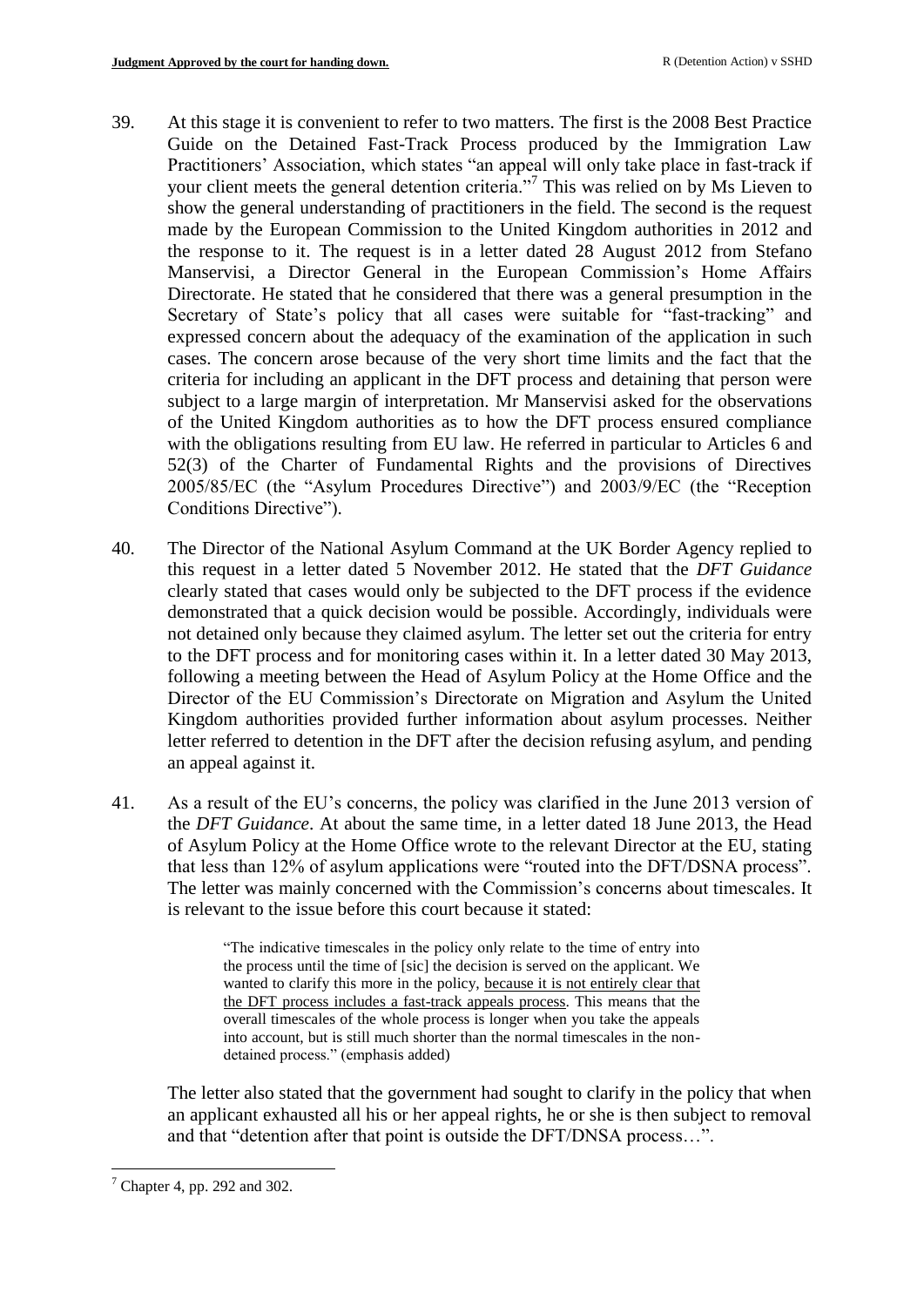# **V. The judgment below**

- 42. I have stated (at [6] above) that the judge refused to rule on the legality of detention in the DFT system after the Secretary of State's decision and pending appeal. I here summarise what he did say about detention after the decision and pending appeal of all those who meet the "quick processing criteria".
- 43. The judge rejected the evidence of Mr  $Simm<sup>8</sup>$  that it was "clear" at the time of the ministerial statements in 2003 and 2004 (set out in part at [23] and [25] above) "that the DFT process was not to stop after the initial decision had been made and it was always intended to include a detained fast-track appeals process". He stated (at [57]) that these ministerial statements left no room for doubt: "the DFT detention criteria did not apply to the appeal stage; the general detention criteria did".
- 44. As to the position from 2008, the judge stated (at [59]) that the words from the third sub-paragraph of §5.2.1 of the current *DFT Guidance* set out in [37] above have:

"the clear implication that until appeal rights are exhausted or a section 94 refusal decision is served, it is the DFT detention policy that applies to someone whose application was refused by the Secretary of State, whose appeal rights have not yet been exhausted."

He considered that this was consistent with the statement in the policy documents from 2008 that is set out at [38] above and concluded that this "now clearly implies that the SSHD's policy is that the decision on appeal is part of the decision-making process to which the principle governing detention set out in *Saadi*'s case applied". He also stated:

"The DFT detention policy applies now, and has done so expressly for some years, to the appeal stage of the decision-making process." (at [60], emphasis added)

He stated that as he read the policy, it changed, but also stated that "it may just have been badly expressed in the past" but "it is clear now".

45. The judge rejected the suggestion that the inclusion of the appeal process in the DFT is unlawful as a matter of principle. He stated (at [60]) that applying what he called the DFT detention criteria and I have called the quick processing criteria to the appeal stage was lawful. He reiterated his view later in his judgment. He stated (at [77]):

> "The statutory power to detain pending a decision on the grant or refusal of leave to enter clearly covers the power to detain while a statutory appeal right is exercised against refusal. It is also clear now, at any rate, and in my view has been clear since 2008, that it is the SSHD's policy to exercise that power on DFT criteria, and not on general detention criteria: the fact that a case is in the DFT is sufficient as a matter of policy for it to remain in the DFT unless either the SSHD or judiciary remove it as not or as no longer suitable for the fast-track appeal process. There is nothing unlawful about such a policy. On the face of it, I see no reason why, if the criteria are otherwise lawful, that should be an unlawful policy."

46. The judge then turned to the rationale for detention at that stage of the process. He stated (at [78]) that the evidence adduced in support of the Secretary of State's case

 $\frac{1}{8}$ First witness statement, 11 November 2013,  $\S$  $\$ 7 – 15.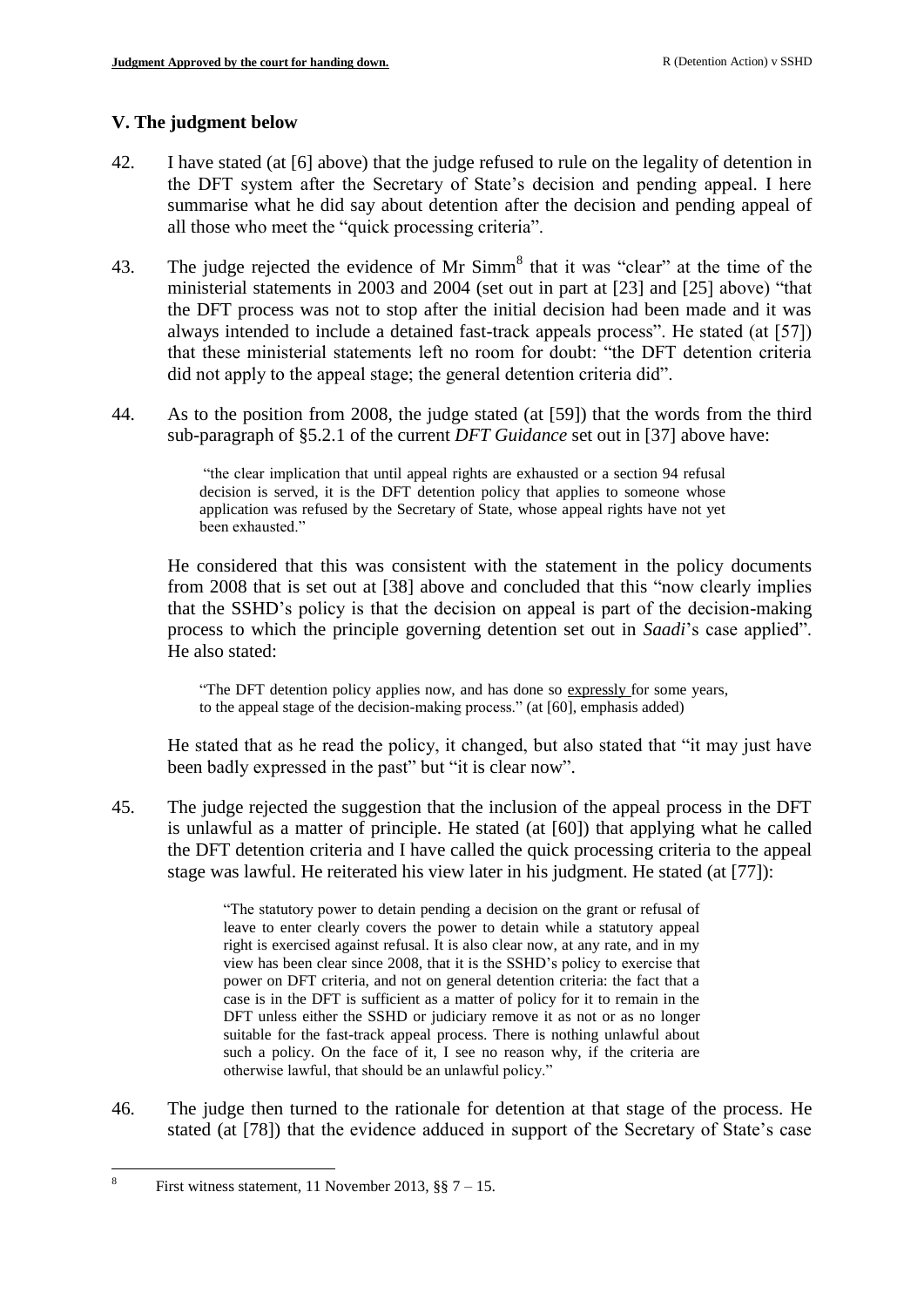did not provide any "separate rationale for the appeals process to be included in the DFT process for those who do not fit the general detention criteria". He continued:

"…The number of appeals, and the need for the appellant to be in detention so that the appeal process runs smoothly is not explained, though the data suggests that there are well over 2,000 appeals a year in the DFT. [After referring to the eight fast-track courts, each of which aims to hear two appeals a day, he continued] Ms McGahey spoke of the difficulties of hearing the appeal of someone released from the DFT on the fast-track timetable: they would need accommodation near one of the three hearing centres for ease of access; the lawyers would have to be nearby as well for meetings; they would have to arrange meetings although just released to new accommodation in what might be a strange place; there would be plenty of opportunities for travel arrangements and meetings to go awry. The proper operation of the fast-track appeals process would be undermined."

He accepted that Ms McGahey may well have been speaking of the logistics and resource problems which the Secretary of State "would expound to justify continuing detention other than on general detention criteria during the appeals process", but stated that there was no evidence from Mr Simm expressing those or other reasons. He then gave the reasons for refusing to rule on this matter, which I have summarised at [6] above. I have referred to the evidence filed after his main judgment at [8] and [9] above, and deal with it in the next section of this judgment.

### **VI. Discussion**

- 47. The determination of the issues in this appeal requires the court to consider four questions.
	- (a) Was the judge correct in deciding that DFT policy changed in 2008 and before then the "quick processing" DFT detention criteria did not apply to the appeal stage?
	- (b) Was the judge correct in deciding that, since 2008, the Secretary of State's policy contained in the DFT Guidance is that the "quick processing" DFT detention criteria apply to the appeal stage?
	- (c) After 2008, whether or not the practice of detaining all those who satisfy the "quick processing" criteria pending their appeal was a breach of the Secretary of State's policy, does it meet the *Lumba* requirements of clarity and transparency?
	- (d) Is there a lawful justification for the policy or practice of detaining all those who satisfy the "quick processing" criteria pending their appeal?

There is an overlap between the points that are relevant to answering questions (b) and (c), and therefore an overlap in the analysis. The judge did not rule on questions (c) and (d). His view that it is clear that after 2008 the policy is to detain in the DFT pending appeal and that, there is nothing objectionable in principle in applying the "quick processing" criteria to the appeal stage, however, suggests that he considered that the *Lumba* requirements were met.

48. I summarised the three limbs of Detention Action's case that detention pending appeal within the fast-track process and on fast-track criteria is unlawful at [5] above. On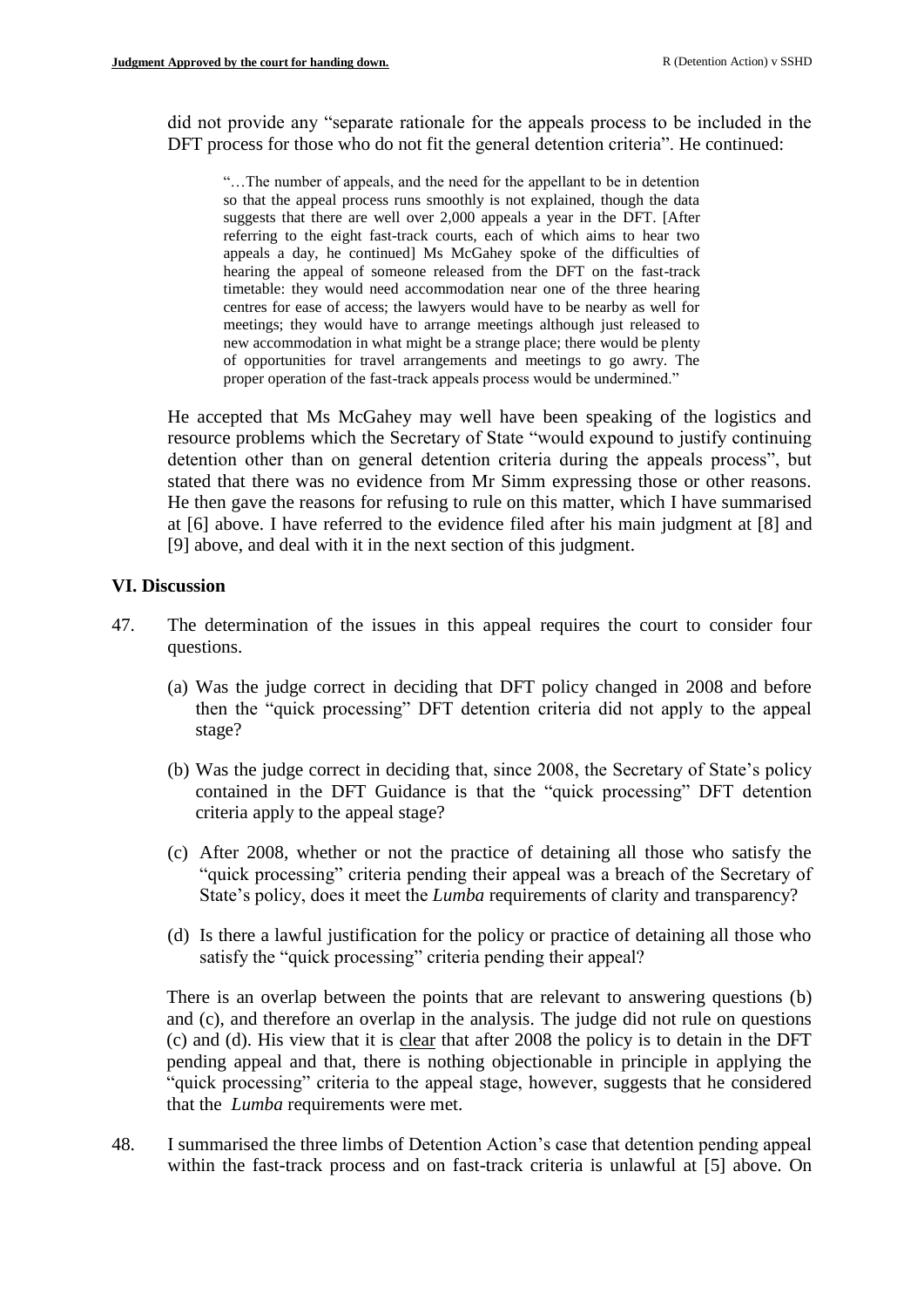behalf of the Secretary of State, Ms McGahey invited the court to uphold the judge's findings that detention in the DFT process pending appeal does not breach the policy and is not inherently unlawful. She submitted that not only was the judge's interpretation of current policy correct, but that no other meaning can possibly be given to the statement in the third sub-paragraph of §5.2.1 of the *DFT Guidance*<sup>9</sup> that, on "a DFT case becoming appeal rights exhausted", general detention provisions apply. Accordingly, the policy satisfied the requirements of clarity and thus certainty stated in *Lumba's* case.

- 49. As to justification, Ms McGahey submitted that the justification for detention pending appeal is the same as it is for detention pending the Secretary of State's decision. "[D]etention [is] imposed to make the scheme workable, rather than imposed because it was necessary to prevent absconding", and "the reason for extending the policy to include appeals is to create a swift, workable system that covers the entire asylum application process from beginning to end": skeleton argument, §§5 and 21. The Secretary of State also relied on the approach in *Saadi's* case (see [15] ff. above). Ms McGahey stated<sup>10</sup> that "detention during a fast track appeals process has exactly the same justification" because "an accelerated process could not work if those who were subject to it were not readily available to participate in it".
- 50. *(a) Did the DFT policy change in 2008?* The judge rejected the evidence of Mr  $Simm<sup>11</sup>$  that it was "clear" at the time of the ministerial statements "that the DFT process was not to stop after the initial decision had been made and it was always intended to include a detained fast-track appeals process". He stated (at [57]) that the ministerial statements in 2003 and  $2004<sup>12</sup>$  left no room for doubt: "the DFT detention criteria did not apply to the appeal stage; the general detention criteria did".
- 51. There is no appeal against the judge's decision on this point. The reason may possibly be that the judge's decision that the DFT policy changed in 2008 is not reflected on the face of the order and because the judge did not rule on the legality of post decision DFT detention pending appeal. The position of the Secretary of State on the point was, however, not entirely clear from the written and oral submissions. Ms McGahey was correct in stating that what needs to be decided is the meaning and legality of the current policy rather than exploring what she accepted were past uncertainties. But she appeared to seek to challenge the judge's decision that the policy changed in 2008, and, at a number of points relied on earlier ministerial statements and superseded versions of the DFT policy.
- 52. The first way in which it appeared that the decision of the judge that, before 2008, the DFT detention criteria did not apply to the appeal stage was challenged was the submission that, while the position had been badly expressed in March 2003 and September 2004, it had become clear by November 2003 when Beverley Hughes MP gave evidence to the Home Affairs Select Committee.<sup>13</sup> Ms McGahey submitted that Ms Hughes's evidence, which was not before the judge below, made it clear that appeals were an integral part of the DFT process and that detention pending appeal

<sup>-&</sup>lt;br>9 See skeleton argument, §12. The material parts of §5.2.1 are set out at [37] above.

 $10$ <br>Skeleton argument, §24.

<sup>&</sup>lt;sup>11</sup> First witness statement, 11 November 2013,  $\S$ <sup>7</sup> – 15.

 $^{12}$  See [23] – [24] and [26] above.

See [25] above.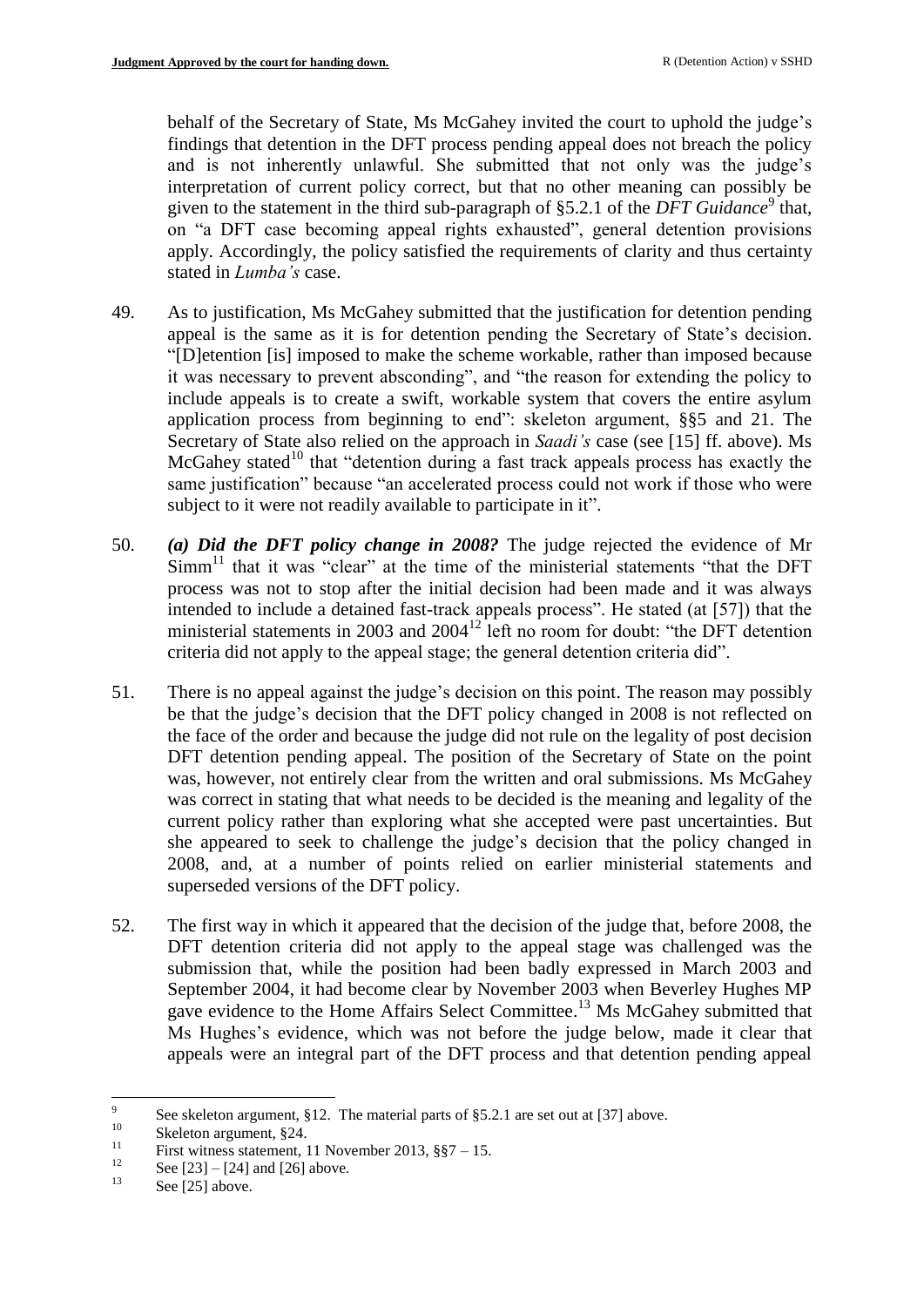would be maintained as part of that process. I reject that submission. Even assuming this had become clear to Beverley Hughes MP by November 2003, what she then said is simply inconsistent with the clear meaning of the statements subsequently made by Desmond Browne MP and Baroness Scotland in September 2004.

- 53. The second way in which it appeared that the decision of the judge on this point was challenged is that the thrust of the arguments on behalf of the Secretary of State sought to show that it is possible to infer from the inclusion of the appeal procedure in the fast-track process and the 2005 Fast Track Rules that all those awaiting an appeal in the fast-track process were to be detained. The problem with this is that there is no support for this in the policy documents between 2005 and 2008. I agree with the judge (at [58]) that there was nothing in the March 2008 version of the OEM which made the position clear or suggested that the Secretary of State disagreed with views expressed by the Immigration Law Practitioners' Association that the criteria for detention under the fast-track appeal process were the general detention criteria and not the specific criteria for the DFT process by analogy, that is cases suitable for a quick appeal decision.
- 54. Although what has to be decided is the meaning and legality of the current policy, it cannot be said that the policy background is irrelevant. As to the position before 2008, I also respectfully agree with the judge's conclusions. The ministerial statements in 2004 left no room for doubt that at that time the general detention criteria and not the DFT "quick processing" detention criteria applied to the appeal stage. There was nothing in the March 2008 version of the OEM which made the position clear or suggested that the criteria for detention under the fast-track appeal process were not the general detention criteria. Indeed, the heading to §55.3 of the EIG (see [31] above) "Factors influencing a decision to detain (excluding pre-decision fast-track cases)", although only a heading to a provision about the general detention criteria and not one dealing with the DFT process, suggested that the general detention criteria applied to all other cases including post-decision fast track cases.
- 55. *(b) Has the Secretary of State's policy contained in the DFT Guidance since 2008 been that the "quick processing" DFT detention criteria apply to the appeal stage?* Ms Lieven submitted that since the Secretary of State's case and Mr Simm's evidence are that the policy since 2003 had been to include detention pending appeal, the judge was wrong to conclude<sup>14</sup> that the policy in fact changed in 2008. The first stage of this submission was that the judge was correct to conclude that the ministerial statements (the material parts of which are set out at  $[23] - [24]$  and  $[26]$  above) left no room for doubt that the DFT detention criteria did not then apply to the appeal stage. The second stage was that, since the Secretary of State's case was that the policy never changed, this must still be the position. Accordingly, the practice is in breach of the policy.
- 56. Ms Lieven also submitted that, as the judge recognised, it is not clear from the language of the *DFT Guidance* that detention on the "quick processing criteria" applies to the appeal stage, and it was not open to him to rely on implication for concluding that such an important extension to the DFT policy had been made. She primarily deployed this argument as part of her submission that reliance on implication for a change of so fundamental a nature meant the policy did not meet the

 $14$ For the reasons summarised at  $[43] - [44]$  above.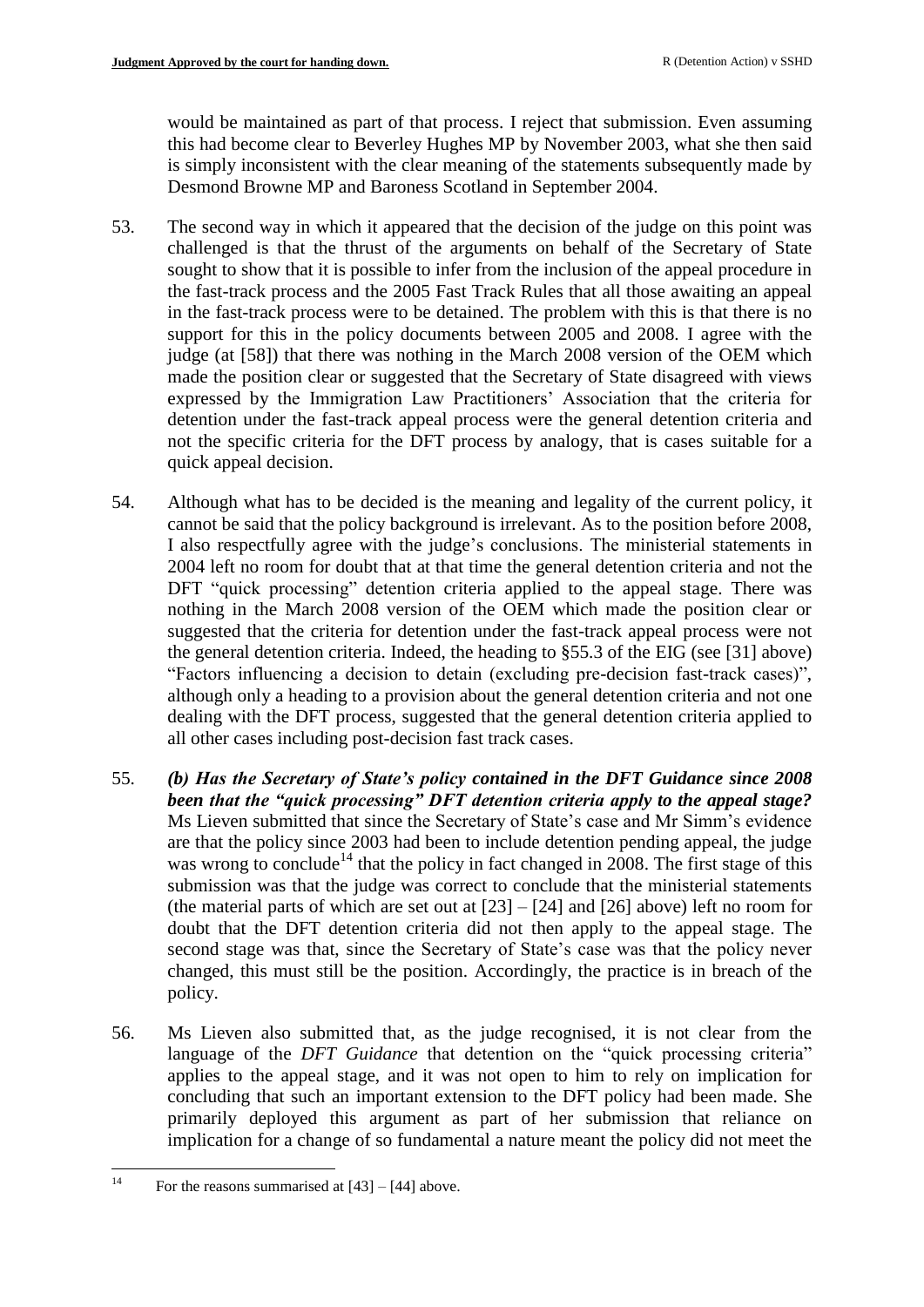*Lumba* requirements of certainty and transparency, but it is also material in relation to the determination of the prior question, the meaning of the policy.

- 57. My starting point in determining the answer to question (b) is to make three observations about how a court should approach the determination of the meaning of a policy document such as the *DFT Guidance*. The first is the well-known point that, while the determination of the meaning is a matter for the court, it is not appropriate to subject the language of a policy document to fine analysis and to interpret it like a statute: see e.g. *Tesco Stores Ltd v Dundee City Council* [\[2012\] UKSC 13,](http://www.bailii.org/uk/cases/UKSC/2012/13.html) [\[2012\]](http://www.bailii.org/uk/cases/UKSC/2012/13.html)  [PTSR 983](http://www.bailii.org/uk/cases/UKSC/2012/13.html) at [18] – [19] *per* Lord Reed (planning policy); *R (Raissi) v Secretary of State for the Home Department* [\[2008\] EWCA Civ 72, \[2008\] QB 836](http://www.bailii.org/cgi-bin/redirect.cgi?path=/ew/cases/EWCA/Civ/2008/72.html) (*ex gratia*  compensation policy for those who lost their liberty as a result of a miscarriage of justice); *R v Secretary of State for the Home Department, ex p. Ozminnos* [1994] Imm AR 287, 292 *per* Auld LJ (immigration policy).
- 58. Secondly, although Lord Dyson in *Lumba's* case<sup>15</sup> stated that there are particular requirements of the rule of law for transparency and certainty when considering a policy document dealing with detention, it should not be forgotten that *Lumba's* case did not concern the interpretation of a published policy but the effect and legality of unpublished policies. Thirdly, the meaning of a policy document concerned with detention should in my judgment be determined in a practical common sense way so as to give effect to its obvious intent and purpose. However, the more difficult it is to ascribe a meaning to the document by this process, the more likely it is that the document will not meet the requirement of transparency and certainty.
- 59. Ms Lieven's arguments are undoubtedly powerful. She was entitled to rely, for instance, on the implication from the words in the heading to EIG §55.3 (set out at [31] above) which suggested that only "pre-decision fast-track cases" were excluded from the general detention criteria and the absence of a provision in the *DFT Guidance* explicitly providing for post-decision detention in the DFT process pending appeal provided the "quick processing criteria" continue to be met. Ms McGahey had to rely on indications from §§2.2.3 and 5.2.1 of the *DFT Guidance*, the two provisions set out at [36] and [37] above, and the words in earlier versions of the DFT policy which are set out at [38] above. §2.2.3 is a provision under the general heading "timescales", and §5.2.1 is a provision under the general heading of "operational considerations" and the sub-heading "travel documentation for removal". The earlier versions of the DFT policy state that the "decision" until which DFT detention is authorised where the "quick decision" criteria are satisfied "may be regarded as including the time during which an individual has extant appeal rights".
- 60. Despite the force of Ms Lieven's submissions, and the serious textual limitations of the *DFT Guidance*, I have concluded that the judge was correct in deciding that, since 2008, the DFT detention policy has applied to the appeal stage of the decision-making process. It thus applies to a person whose application was refused by the Secretary of State but whose appeal rights have not been exhausted and whose appeal is pending. I do not base this on Ms Lieven's criticism based on the judge's use<sup>16</sup> of the phrase "it" is the clear implication" that until appeal rights are exhausted it is the DFT detention policy that applies, because in the very next paragraph of his judgment the judge

 $15$ <sup>15</sup> [2011] UKSC 12, [2012] 1 AC 245 at [34], see [13] above.<br><sup>16</sup> [2014] EWHC 2245 (Admin) at [50], see [44] above.

<sup>[2014]</sup> EWHC 2245 (Admin) at [59], see [44] above.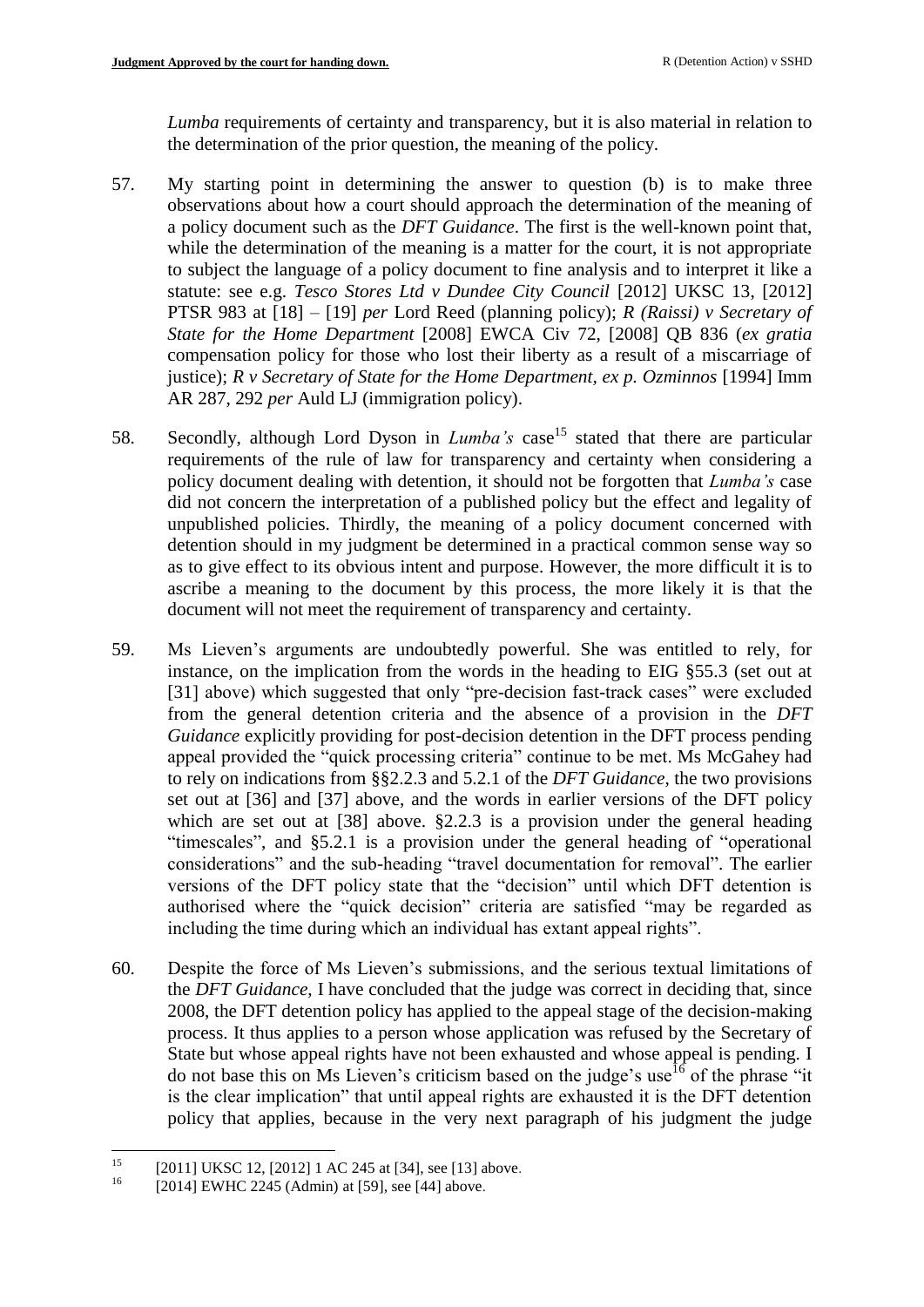stated that the DFT detention policy "applies now and has done so expressly for a number of years". As far as the heading to EIG §55.3 at the material time is concerned, it was, as Ms McGahey emphasised, a heading to a section about the general detention criteria in a policy document that is not concerned with the DFT process. Bearing in mind the approach, albeit in the different context of planning policy documents, of Lord Reed in *Tesco Stores Ltd v Dundee City Council,* I do not consider that the heading can bear the weight Ms Lieven seeks to place on it in determining the meaning of a different policy document. It was probably the result of an error made when the DFT policy changed in 2008 and a separate DFT policy document was first published. The heading to the present version of §55.3 does not contain the term "pre-decision".

- 61. I consider that when the DFT policy refers to detention pending a speedy decision, the "decision" now includes both the Secretary of State's decision and the decision of the Tribunal on an appeal. This, in my judgment, follows from the structure and the words of §§2.2.3 and 5.2.1 of the *DFT Guidance*. It also follows from other indications, such as the references to and the applicability of the 2005 Tribunal Fast Track Rules, provisions enacted by secondary legislation, and the provision in *DFT & DNSA – Intake Selection (AIU Instruction)* which I have set out at [38] above.
- 62. This conclusion, in my judgment, is also supported by the structure and scope of the 2005 Fast Track Rules. Those rules only apply to those who have been detained continuously at one of the places specified in the Schedule to the 2005 Fast Track Rules since being served with notice of the immigration decision against which the appeal is made. The places specified are the same places referred to in the *DFT Guidance* and listed in the glossary as places where those detained in the fast track may be detained. I also observe that rule 30 of the 2005 Fast Track Tribunal Rules<sup>17</sup> and the evidence before the judge (see [187]) as to the way it works is consistent with there being a single fast track. This suggests that the cases removed by the Tribunal from the fast track appeals process pursuant to its duty under rule 30 are cases which no longer meet the "quick processing" criteria because of the submission of new evidence or because time is needed to instruct an expert or to enable a witness to attend. Ms Lieven's submissions involve accepting that when Parliament enacted the 2005 Fast Track Rules creating a fast-track appeal process, it was introducing a different fast track with different criteria to the established DFT although it only applied to the immigration removal centres specified for the detention of those detained in the DFT.
- 63. Accordingly, despite the elusive way this emerges from the text of the *DFT Guidance*, I have concluded that, until a person's appeal rights are exhausted, if he or she continues to satisfy the "quick processing criteria" the policy empowers the Secretary of State to detain pursuant to those criteria rather than the general detention criteria. For these reasons, despite the force of the submissions on behalf of Detention Action, I have concluded that where the "quick processing criteria" continue to be met, postdecision DFT detention pending appeal does not breach the Secretary of State's policy in the *DFT Guidance*.
- 64. *(c) Does the practice of detaining all those who satisfy the "quick processing" criteria pending their appeal meet the Lumba requirements of clarity and*

 $17\,$ See [21] above.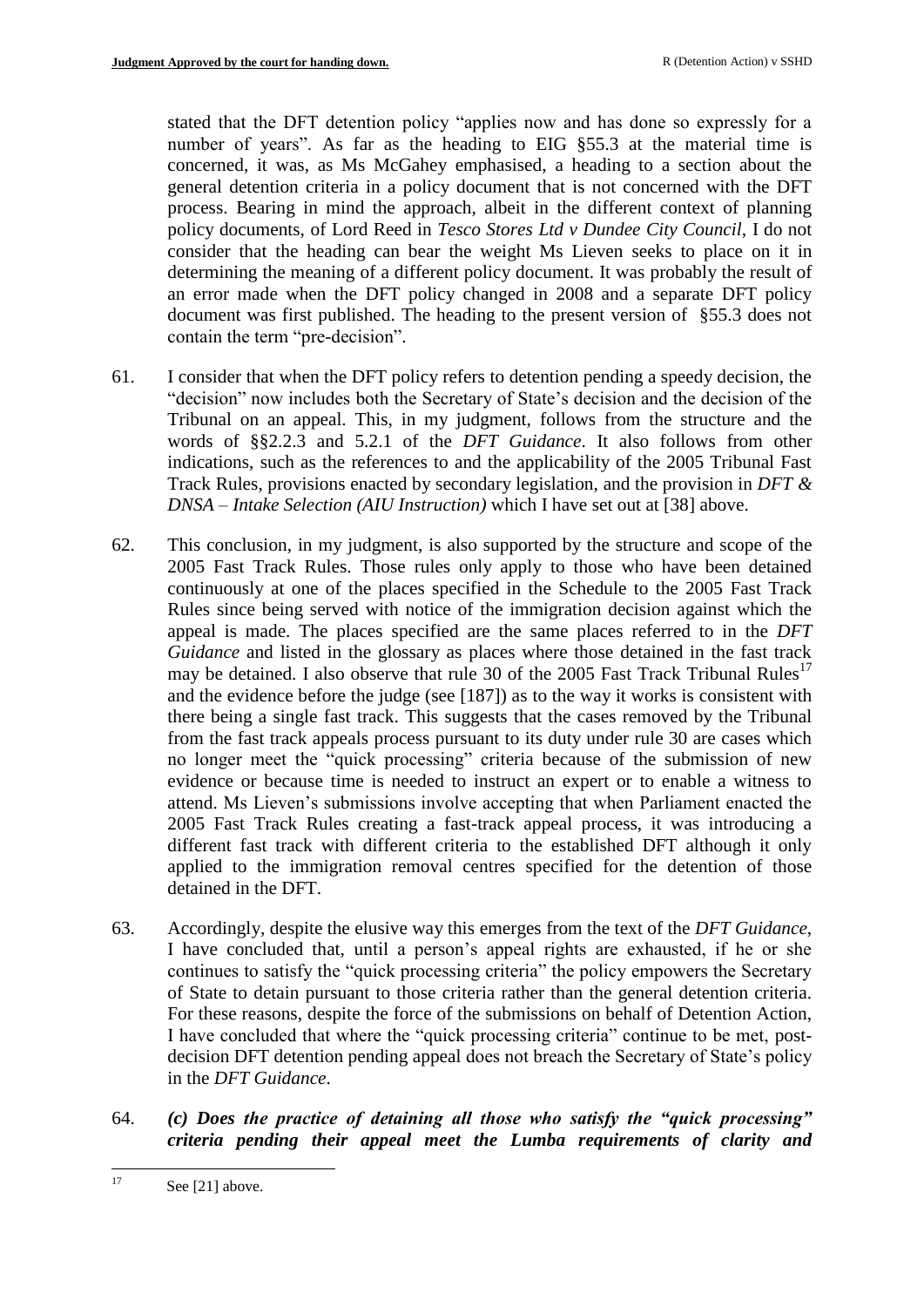*transparency?* I have referred to Ms Lieven's submission that if the Secretary of State's policy after 2008 included DFT detention after the decision and pending an appeal, the policy was unlawful because on no reasonable view could it be judged to meet the requirement for certainty and transparency set out by Lord Dyson JSC in *Lumba*'s case.<sup>18</sup> She submitted that it was quite wrong, as the judge had done, to identify an important change in policy such as this only "by implication".

- 65. Ms Lieven pointed to the fact that there was no consultation on the change from what had previously been stated in clear terms, no impact statement, and the Secretary of State did not offer any separate justification for detaining all those in the DFT process pending appeal. Although the way the second and third of these points were deployed appear to relate more to the question of justification than uncertainty, Miss Lieven's case on uncertainty was ultimately that an unpublished policy of blanket detention, or at best a policy of blanket detention identified only by "implication", did not meet the criteria set out in *Lumba*'s case.
- 66. Miss Lieven also relied on the recognition by the judge (at [53]) that "there has been persistent uncertainty" over the basis of detention after the Secretary of State's decision and pending appeal and whether the general detention criteria or the "quick processing" criteria applied, and that on two occasions counsel instructed for the Home Office submitted that the post-decision detention criteria were the general detention criteria and officials had not picked up what Mr Simm described as a "mistake".<sup>19</sup> She placed considerable emphasis on the statement in June 2013 by the Head of Asylum Policy at the Home Office in a letter to the European Commission (see [41] above) that "it is not entirely clear that the DFT process includes a fast-track appeal process".
- 67. The fact that there was no consultation on the change from the previous DFT detention policy which applied until the Secretary of State's decision and no impact statement does not affect the clarity or the legality of the new policy: on consultation, see for example *Bates v Lord Hailsham* [1972] 1 WLR 1373. Moreover, although it is noteworthy that on two occasions counsel instructed for the Home Office have submitted that the general detention criteria apply after the Secretary of State's decision and pending an appeal, I do not rely on that. As Ms McGahey observed, the circumstances in which this happened and the reason that those instructing counsel did not pick up the point are unknown. The language of the policy could have been far clearer in relation to the post-decision stage when an appeal is pending and the location of the words which I consider have this effect could have been more appropriate. But for the reasons I have given (at  $[61] - [62]$  above), I do not consider that the inclusion of detention on the basis of the "quick processing" criteria is only within the policy as a result of an implication.
- 68. My conclusion that the objective meaning to be derived from the language of the *DFT Guidance* is that post-decision DFT detention pending appeal falls within and does not breach the Secretary of State's policy does not fit comfortably with the

<sup>18</sup> <sup>18</sup> The essential parts of Lord Dyson's judgment are summarised at [14] above.<br><sup>19</sup> See [2014] EWILC 2245 (Admin) of [52] and [52]. Mr Simm's First Witness.

<sup>19</sup> See [2014] EWHC 2245 (Admin) at [53] and [58]. Mr Simm's First Witness Statement, §11 described the failure of officials as "regrettable".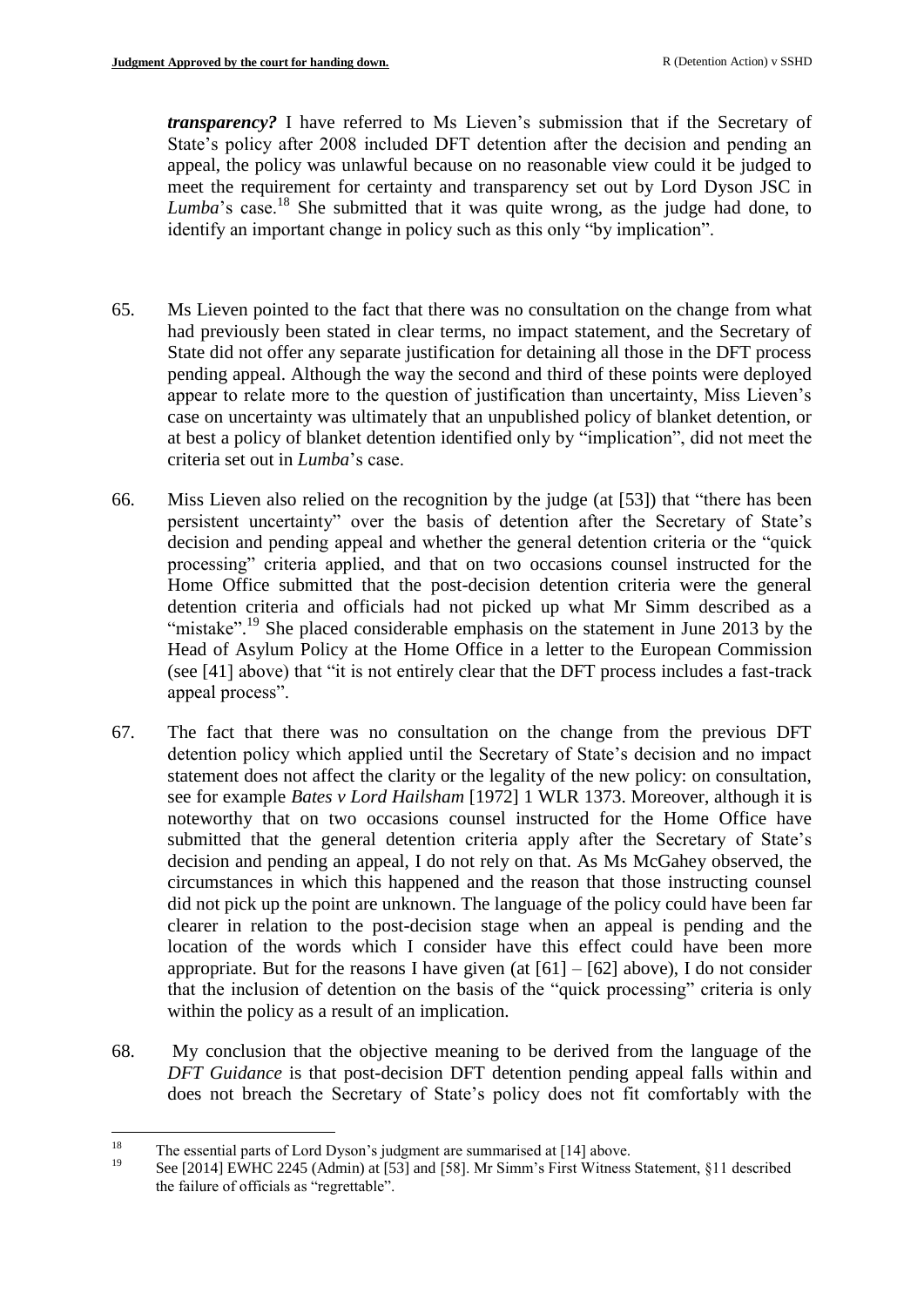statement by the Home Office's Head of Asylum Policy in his June 2013 letter to the European Commission that "it is not entirely clear that the DFT process includes a fast-track appeal process". That statement, in a letter written about eight years after the 2005 Tribunal Fast Track Rules, five years after the publication of a separate DFT policy in 2008 and about three months after the publication of the March 2013 edition of the *DFT Guidance* is a significant and troubling factor. Putting the matter at its lowest, the terms of the letter suggest an absence of clarity or confusion as to its content by those responsible for administering the policy. If in 2013 a senior official within the system considered that it was not entirely clear that the DFT process included a fast-track appeal process, how can it be said that this was clear to applicants outside the system and to those advising them?

- 69. The Secretary of State's case is that her department's policy has consistently been that the appeal stage is included in the DFT process, and certainly was after 2008. If this is so, it is surprising that in June 2013 the Head of Asylum Policy in the Home Office stated to the EU Commission that it was not entirely clear that the DFT process included a fast-track appeal process. It is perhaps even more surprising, in the light of the Secretary of State's position, that at a time when other clarifications were made to the DFT policy to address the EU concerns, the clarifications did not include an explicit statement making it absolutely clear that, where the "quick processing criteria" continue to be met, post-decision DFT detention pending appeal is within the policy.
- 70. I have not found the determination of this question an easy matter. It is important to remember that this case differs from *Lumba*'s case because it concerns the interpretation of a published policy, and not the effect and legality of unpublished policies. However, although I have concluded that the objective meaning of the DFT Guidance is that it is now policy to detain pending appeal under "quick processing" criteria, the elusive way this emerges from the language of the policy means that it cannot be said that the policy has been clearly published. I stated (at [58] above) that the less easy it is to ascribe a meaning to a policy document by the ordinary process of interpretation, the more likely it is that the document will not meet the requirement of transparency and certainty. I have concluded that the fact that this can only be understood from the sections of the *DFT Guidance* dealing with "timescales" and "travel documentation for removal",<sup>20</sup> together with the fact that, in June 2013, the Home Office's Head of Asylum Policy wrote a letter in the terms that he did, $^{21}$  means that the policy does not meet the required standards of clarity and transparency. I am fortified in my conclusion by the fact that, notwithstanding the previous position and the general understanding of practitioners in the field from ILPA's guide, there was no clear statement by government or the UK Border Agency of the change of policy. The reason for this may be because the Secretary of State considered that this has always been the policy, although the ministerial statements in September 2004 and that by the Head of Asylum Policy in the 2013 letter means that even this is questionable.
- 71. *(d) Is there a lawful justification for the policy of detaining all those who satisfy the "quick processing" criteria pending their appeal?* In view of my conclusion on (c), it

 $20\,$ <sup>20</sup> See *DFT Guidance*, §§2.2.3 and 5.2.1, discussed at  $[36] - [37]$  above.

<sup>21</sup> The judge referred to the concern of the EU Commission ([2014] EWHC 2245 (Admin) at [40]), but did not refer to this letter.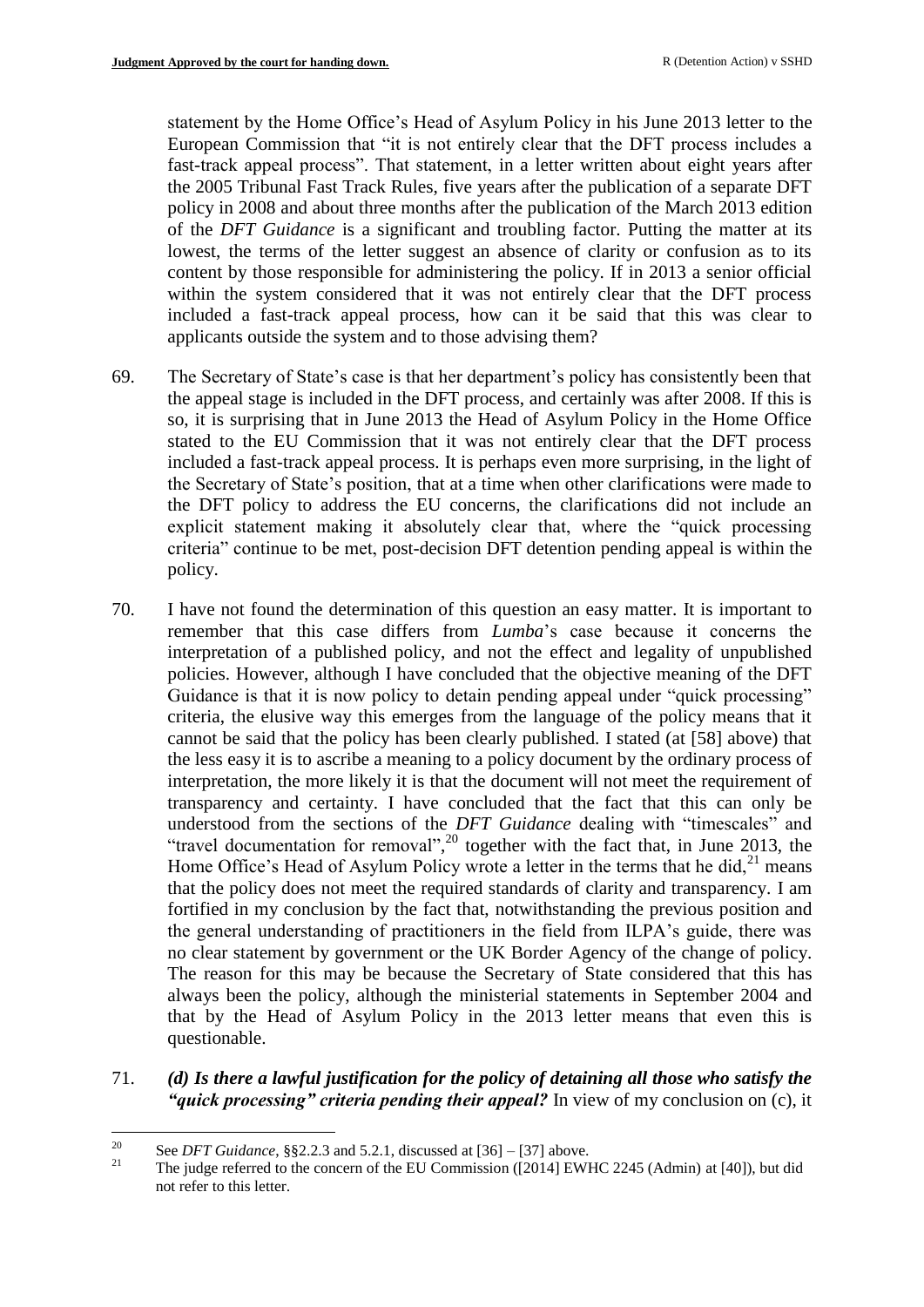is not necessary to decide this question. As there has been full argument on the matter, I deal with it. I have stated that at both common law and under Article 5 of the ECHR any deprivation of the fundamental constitutional right to liberty is *prima facie*  unlawful and requires justification. Justification is, as the judge stated, a matter of evidence not submission. The approach of the Supreme Court in *Lumba's* case shows that in the context of the right to liberty, although the court does not review the merits of the policy or of a decision to authorise detention, the approach to justification involves a greater intensity of review than in other contexts. In the light of the principles in the *Hardial Singh* line of cases as encapsulated in *I's* case and in *Lumba's* case which I have summarised at [14] above, the question is whether it is reasonable to detain a person who poses no risk of absconding in the period between the Secretary of State's decision and the dismissal of his appeal.

- 72. In *R* (*Chapti and Bibi) v Secretary of State for the Home Department* [\[2011\] EWHC](http://www.bailii.org/ew/cases/EWHC/Admin/2011/3370.html)   $3370$  (Admin) at  $[78]$ ,<sup>22</sup> in the context of considering the justification of an interference with rights under the ECHR, I stated that it is an objective value judgment or evaluation by the court by reference to the circumstances prevailing at the relevant time and the evidence before it, and bearing in mind the need for "appropriate respect" for the Secretary of State's views, in the light of her governmental responsibility for making the judgments where she has addressed her mind to the relevant matters. In *R (Quila) v Secretary of State for the Home Department* [2011] UKSC 45, [\[2012\] 1 AC 621](http://www.bailii.org/cgi-bin/redirect.cgi?path=/uk/cases/UKSC/2011/45.html) Lord Wilson stated at [44]) that "in an evaluation which transcends the matters of fact it is not…apt to describe the requisite standard of proof as being, for example, on the balance of probabilities". This case involves the deprivation of the liberty of persons who pose no risk of absconding. The question is whether on the evidence before the court, it can be said that the interference with their rights by the application of the "quick processing" criteria to detain them pending an appeal against the Secretary of State's refusal of their claim to asylum is justified. Is it necessary for the purposes for which detention is authorised by the 1971 Act? Is the detention pending appeal of those who pose no risk of absconding for a period which is reasonable in all the circumstances?
- 73. *(i) The Secretary of State's case:* Ms McGahey's submissions to the judge (summarised by him at [78], set out at [46] above) suggest two possible linked justifications. The first possible justification is that the reasoning used in *Saadi's* case is applicable to detention at the appeal stage and can be applied analogically. The fact that the *DFT Guidance* makes it clear that entry into and exit from the DFT process is governed by what I have referred to as the "quick processing" criteria could be deployed to provide support for such a justification.
- 74. The second possible justification arises from the information Ms McGahey gave the judge in submissions about the number of fast-track appeals a year (2,000), the number of tribunals hearing them (8) and the limited number (3) of fast-track tribunal hearing centres. The judge stated that such information might be expounded in evidence as "logistics and resource problems" justifying continuing detention other than on general detention criteria during the appeals process, but that there was no evidence from Mr Simm expressing this or other justifications.

 $22\,$ <sup>22</sup> Affirmed [2013] EWCA Civ 322. An appeal to the Supreme Court in *Bibi's* case is pending.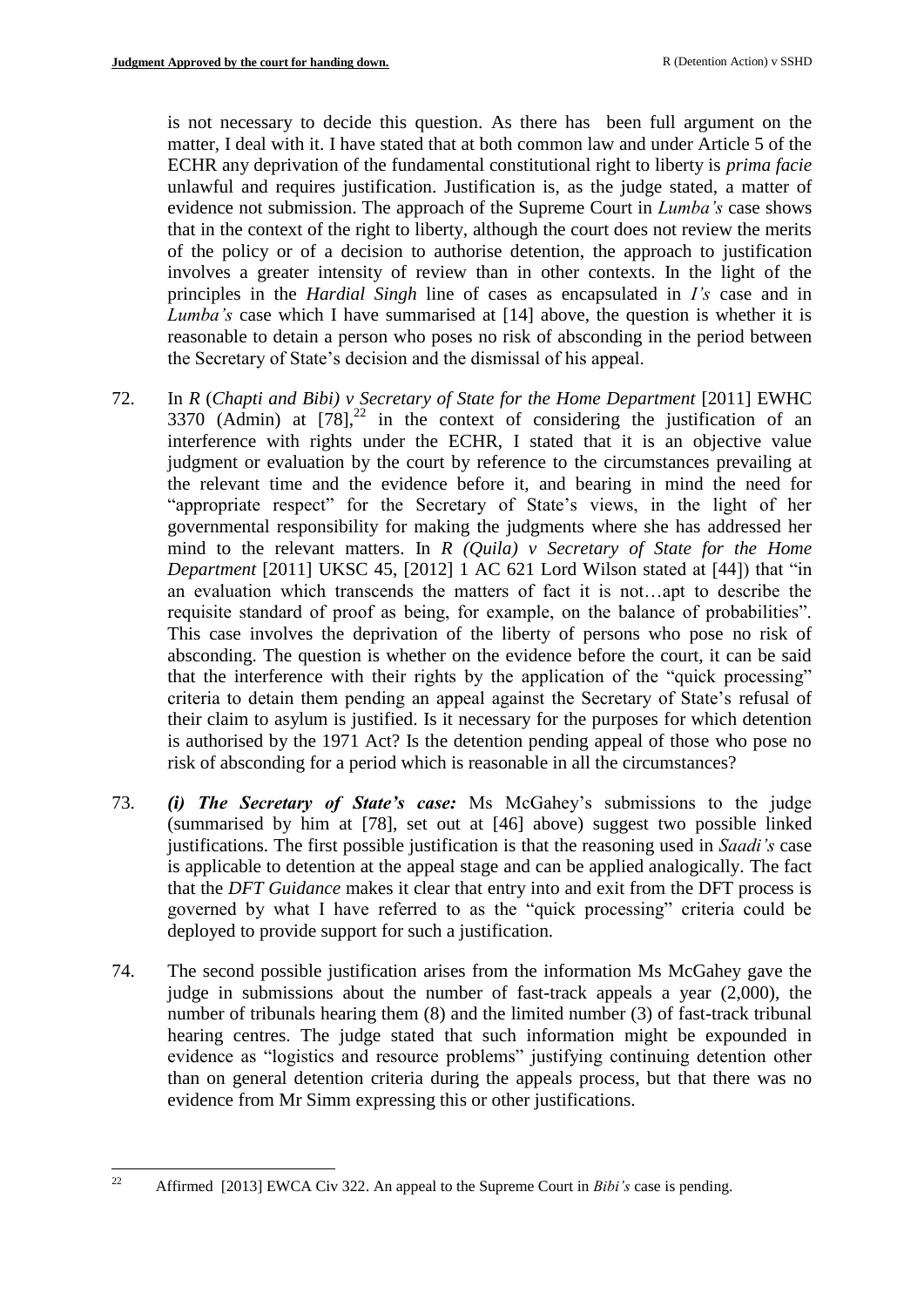- 75. The Secretary of State took the opportunity given to her by the judge to file evidence about the justification for detention within the DFT process of those who satisfy the "quick processing" criteria after the refusal of their application for asylum and pending their appeal. Mr Simm's seventh witness statement (at §14) stated that the submissions made by Ms McGahey at the hearing<sup>23</sup> about the difficulties of hearing an appeal within the fast-track appeal timetable if the appellant is released from detention were "accurate" and that he had approved her skeleton argument before it was served. He went on to state:
	- "15 In my view the application of the quick decision detention basis to the DFT appeals process is logical. It ensures that a quick and fair decision to refuse asylum is made, the case will, subject to ongoing suitability, continue to be quickly and fairly considered in the accelerated appeals process. The key determining factor throughout is quickness (and with it, fairness). Alternative approaches do not provide the same common-sense continuity.
	- 16 If the appellant's absconding risk was the sole reason for post-decision detention, there would inevitably be some who could not be detained if they chose to exercise their appeal right. This would reduce the overall number of decisions being determined through the DFT appeals process, which would undermine the end-to-end intention of the overall DFT process."
- 76. The position of the Secretary of State in the light of the evidence appears to be that, because there is a need to process approximately 2,000 appeals per annum in the fast track, the opportunities for travel arrangements and meetings to go awry means that, the reasoning in *Saadi*'s case applies at the appeal stage. Ms McGahey submitted that detention when within the DFT process is needed in order to facilitate the expeditious conclusion of all stages of a person's application, including not only the Secretary of State's decision but also the scrutiny of that decision by the Tribunal in an appeal. She relied in particular on [24], [46] and [47] of the speech of Lord Slynn in *Saadi*'s case. She stated that the examples she had given during the hearing before the judge of practical difficulties avoided through detention (e.g. the need for accommodation near an appeal centre, the risk of travel plans going awry) were not intended to amount to a separate justification but were examples that apply equally to justify detention under DFT at the asylum interview and decision-making stage.
- 77. Ms McGahey also relied on three other matters. One is that, while recognising that those who are detained find it more difficult to obtain access to legal advice and have practical difficulties such as booking a room and ensuring the availability of an interpreter, she states that these difficulties would not be addressed by releasing detainees pending their appeal. The second is the fact that "wherever possible, the same officer interviews the asylum applicant, makes the decision and presents the appeal". The third is the provision for taking cases out of the DFT process to provide extra time.
- 78. *(ii) Detention Action's case:* Ms Lieven submitted that detention pending appeal is unlawful because it has not been justified and that the argument that the justification given to the House of Lords in *Saadi*'s case for detention pending decision could simply be extended to the appeals stage is flawed. This she maintained was because the justification for detaining all those whose applications appeared capable of rapid resolution which the House of Lords accepted was the Home Office officials' need for

<sup>23</sup> Referred to by the judge at  $[78]$ , and set out at  $[46]$  above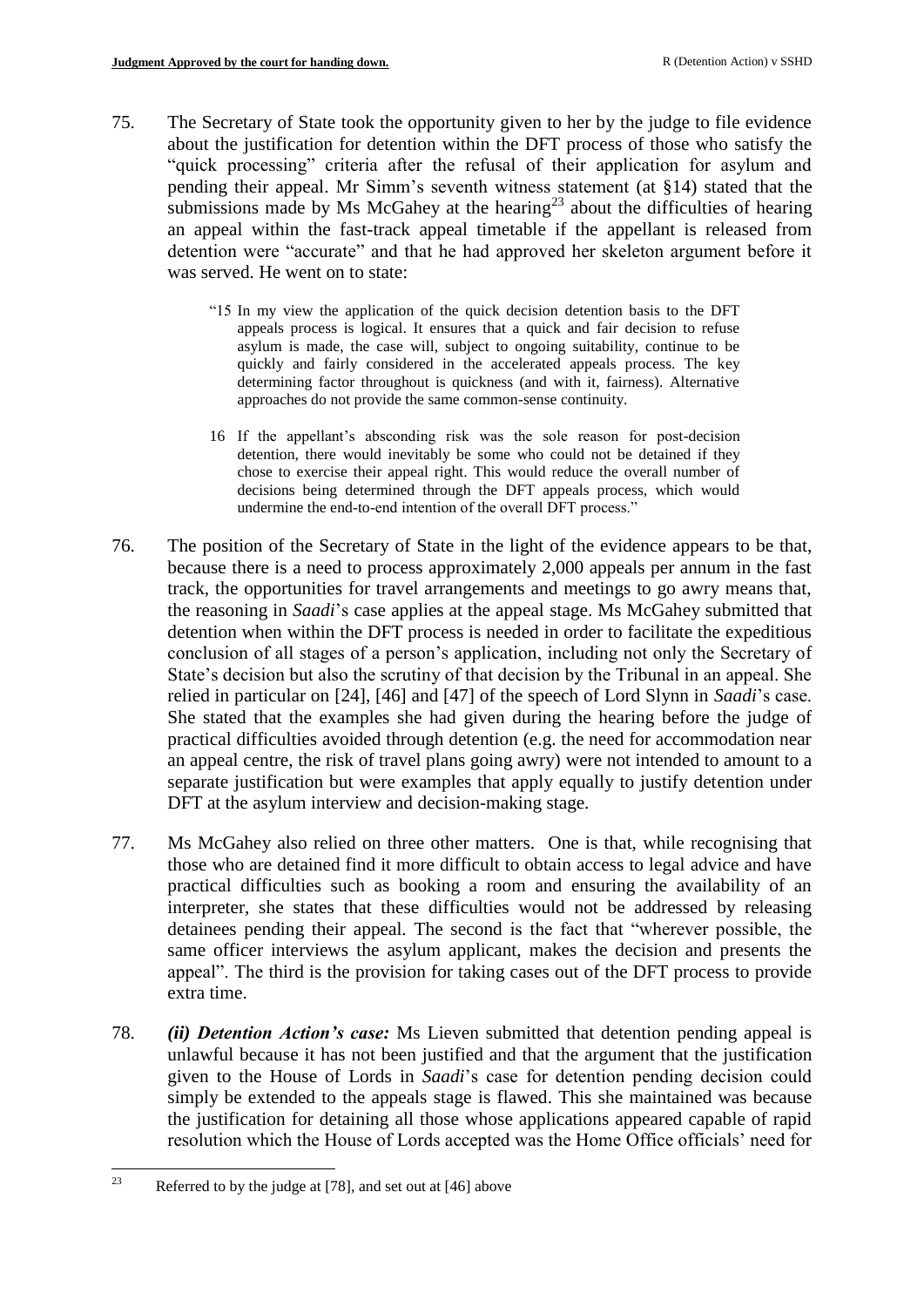tight structuring and management and ready access to applicants when up to 150 interviews a day had to be scheduled. <sup>24</sup> There is, she argued, no need for the Secretary of State's officials to interview an appellant who is awaiting his or her appeal. Indeed, the evidence of Mr Blakely, a partner at Wilson Solicitors LLP was (see statement dated 5 June 2013, §103) is that detaining all appellants may itself create practical difficulties because of the need to book rooms in detention centres for meetings with lawyers, often together with interpreters, which do not apply if the individual is not detained. Ms Lieven also relied on the greater difficulty a detained person faces in obtaining evidence to address an adverse credibility finding by the Secretary of State.

- 79. The next strand of Miss Lieven's submissions on this matter was that there is no requirement that an appellant attends the hearing before the First Tier Tribunal. It is open to the Tribunal to proceed in the absence of an appellant who does not attend, and a number of Tribunal hearings outside the fast-track process occur in the absence of the appellant. She submitted that it cannot rationally be suggested that an appellant needs to be detained in order for the Tribunal to conduct the hearing.
- 80. Ms Lieven also relied on the statements by the judge (at [87]) that, although there is nothing in the nature of the appeal process which suggests that the suitability criteria for entry to the DFT process are unsuitable for application at the appeal stage, he recognised that the same criteria "may require a different answer in the light of the decision under appeal, the evidence required and its possible duration, and it should receive separate consideration". She submitted that at the appeal stage there is a need for a new decision to be made about DFT detention because of the different considerations which may apply at that stage. For example, the Secretary of State's own policy states that the fact of an ongoing appeal is likely to reduce a risk of absconding. 25
- 81. Finally, Ms Lieven relied on what she described as "a very significant constitutional issue". This is that, at the appeal stage, the Secretary of State is appellant's opponent in the proceedings, the respondent to the appeal. The effect of detaining an appellant is to make the appellant's conduct of the appeal more difficult because of practical difficulties such as those mentioned at [17] above. She submitted that those practical considerations give rise to the constitutional question. Should one party to an appeal be entitled to detain the other party to the appeal when the effect of detention is to make the other party's conduct of the appeal much more difficult and therefore to make it less likely that he or she will be successful.
- 82. *(iii) Analysis:* I agree with the judge (at [80]) that "the policy is not so obviously unlawful that no reasoning could save it". In considering the submissions, my starting point is to consider whether the approach of Lord Slynn in *Saadi*'s case can be applied analogically to detention pending appeal in the way Ms McGahey submitted it could. What Lord Slynn said has to be assessed against the evidential background in that case. It is instructive to consider the evidence on behalf of the Secretary of State given by Mr Ian Martin, an experienced Immigration and Nationality Directorate Inspector, so far as it can be ascertained from the parts set out or summarised by Lord Slynn.

 $\overline{24}$  $\frac{24}{25}$  See the summary at [17] above.

See EIG, §55.3.1, summarised at [25] above.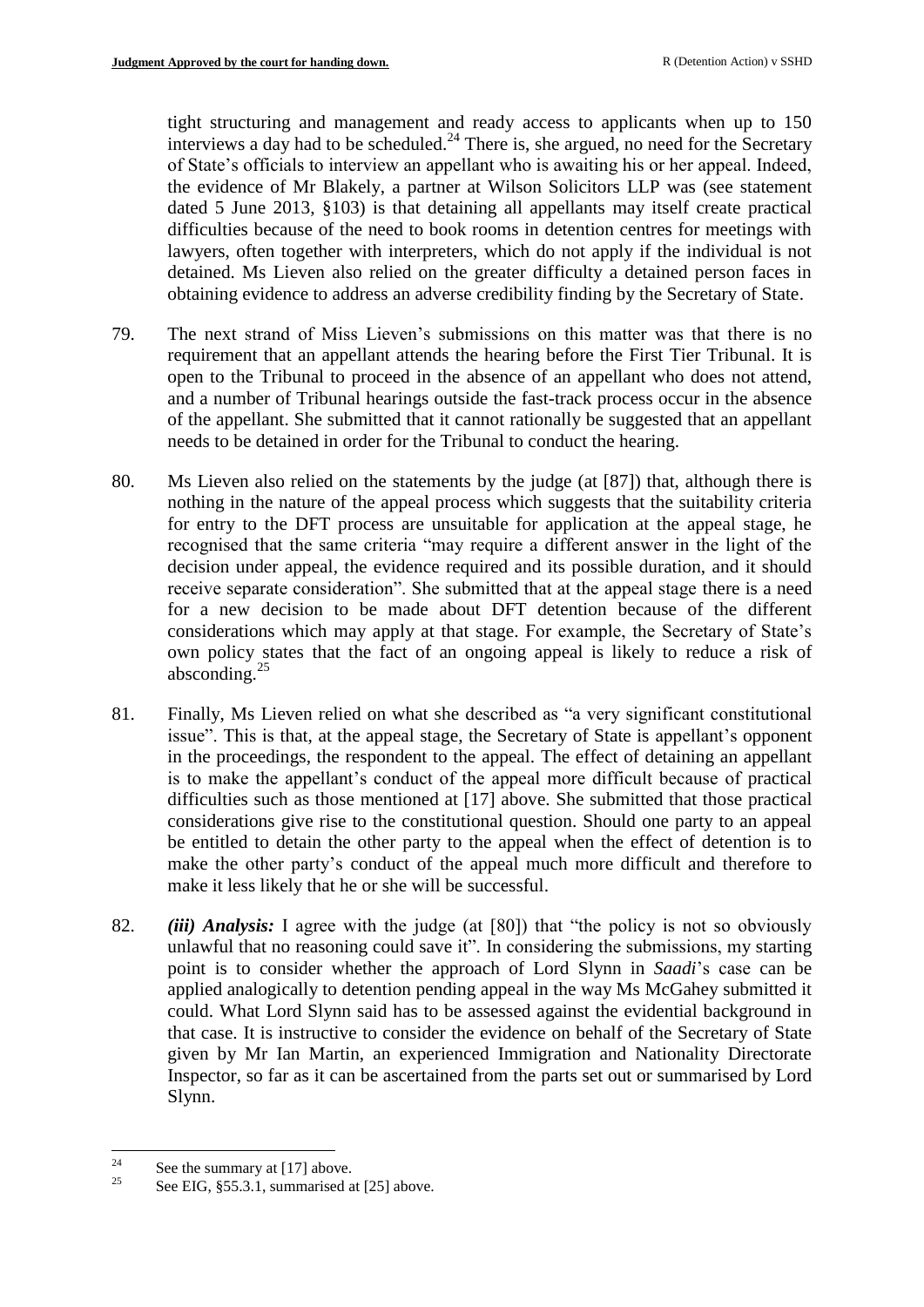- 83. Mr Martin stated that detention at Oakington was not based on a fear of absconding. It was in the interests of speedily and effectively dealing with asylum claims to facilitate the entry into the United Kingdom of those who are entitled to do so, and the removal from the United Kingdom of those who are not. He also stated that it was an important consideration that no detention should be longer than reasonably necessary and that the Oakington process had been designed to keep the length of detention "to an absolute minimum – a matter of a few days": see  $[2002]$  1 WLR 41 at  $[18]$ . His third witness statement (ibid. at [20]) addressed the suggestion that applicants be granted temporary admission under section 4 of the Immigration and Asylum Act 1999 subject to the condition that they be required to stay at Oakington but not detained there. He stated that the Home Office's view was that people would be less readily available at short notice if they could move about even without absconding, and that with up to 150 scheduled interviews a day, tight management and structuring were important. There is no indication from the extracts from and references to Mr Martin's evidence by Lord Slynn that Mr Martin addressed the position after the Secretary of State's decision and pending appeal. This is not surprising. As the appeal stage was not at that time part of the fast track, it was not necessary for him to consider it.
- 84. Secondly, Lord Slynn's reasoning that detention of those who did not pose a risk of absconding at that stage of the process was justified as reasonable depended on the fact that the period of detention was very much shorter at that time in part because it did not encompass the appeal stage. The judge stated (see  $[82] - [83]$ ) that at that time, it was seven to ten days before the initial decision was made. That period had become ten to fourteen days by the hearing before him, and the average period from entry into the DFT until appeal rights were exhausted was 23.5 days, and varied between 16 and 33 days. As to the proportionality of the period after the decision and pending appeal, the judge stated (see [84]) that, absent the particular circumstances of a case, he found it difficult to see why the period should be greater than 20 days.
- 85. The assumption is made on behalf of the Secretary of State that, because there is a need to process approximately 2,000 appeals per annum in the fast track at eight fast track courts at three hearing centres, *Saadi*'s reasoning applies to the appeals stage. Why is this so although the reasoning in *Saadi* was tied to the need for on-the-spot availability for interviews and the much shorter period? The evidence on which Ms McGahey relied is in §§14 – 16 of Mr Simm's seventh witness statement. Mr Simm confirms the figures and the accuracy of Ms McGahey's submission before the judge that there would be plenty of opportunities for travel arrangements and meetings to go awry and that this would undermine the proper operation of the fast track appeal process. He states in §15 that the policy ensures that a "quick and fair decision to refuse asylum is made" and that thereafter "the case will, subject to ongoing suitability, continue to be quickly and fairly considered in the accelerated appeals process". He also states that "alternative approaches" to detention on by reference to the "quick processing" criteria "do not provide the same common sense continuity".
- 86. Mr Simm's evidence gives no further particulars and gives no factual basis for his confirmation of Miss McGahey's submissions. He does not, for example, comment on the difficulties detained persons have in seeing their lawyers and obtaining evidence. He does not explain why, since it is possible for the appeal to proceed in the absence of the appellant and in fact a number of appeals do so, not detaining those who do not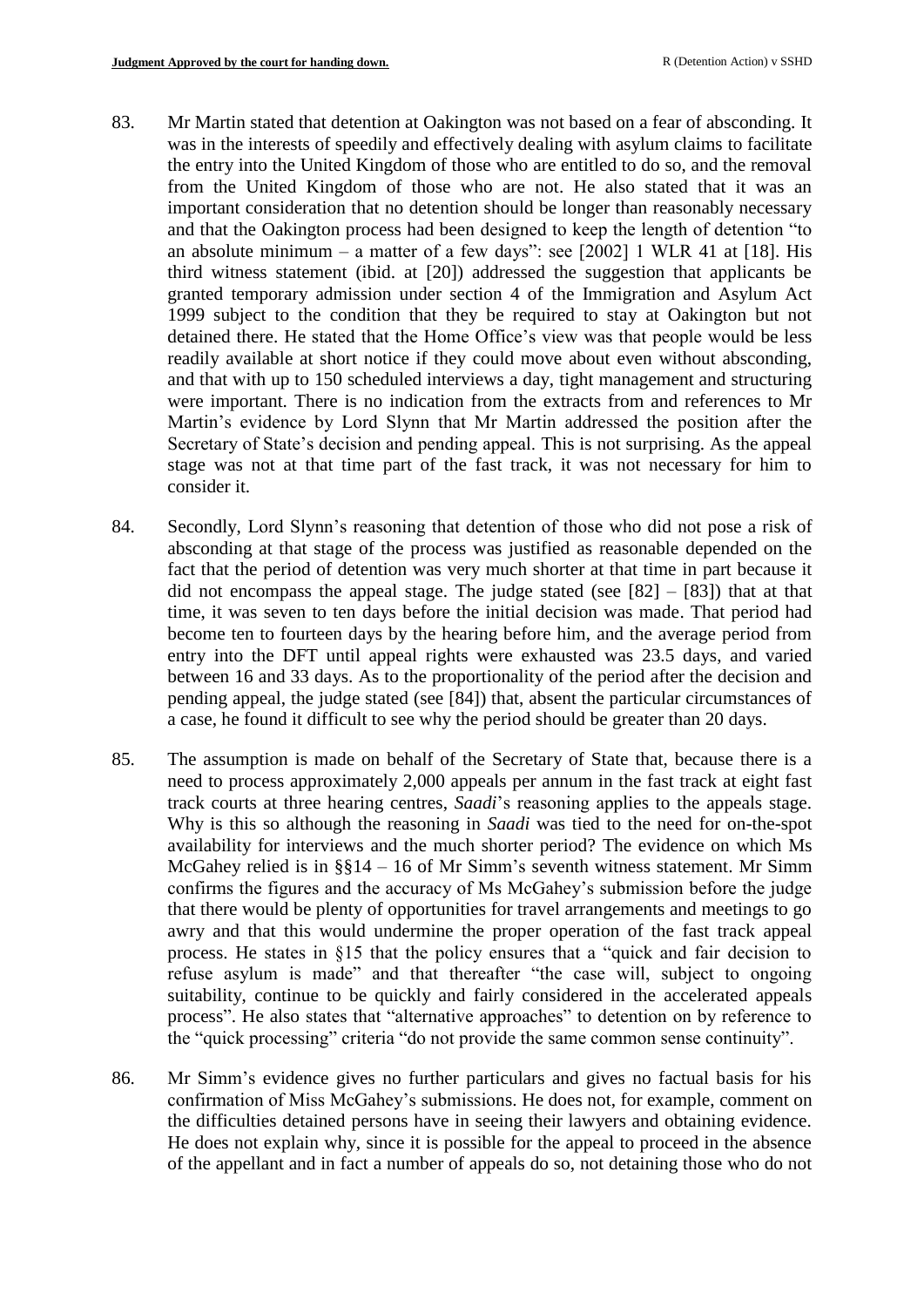pose a risk of absconding would "reduce the overall number of decisions being determined through the DFT appeals process". It may be that he in fact has in mind the advantage of having persons in detention at the time their appeal rights are exhausted and removing them rapidly thereafter because even those who previously have not posed a risk of absconding may do so once their appeal rights are exhausted, but he does not say so. In any event, once their appeal rights are exhausted, the policy states that the ordinary detention criteria apply.

- 87. There is no evidence from the Tribunal that it would be unable to deal with appellants as quickly without them being in detention and no evidence from the Home Office that it is not possible to place those released near centres with fast-track appeal tribunals. One of the matters canvassed in *Saadi's* case was a regime granting a person temporary admission subject to the condition that he or she is required to stay at the detention centre but not under conditions of detention. The explanation in Mr Martin's third witness statement in that case of why this would impede the operation of the DFT process was tied to the need for availability for interviews at short notice. Mr Simm does not explain why at the appeal stage, when there are no interviews with Home Office officials, an arrangement of this sort would not meet the need. Given the centrality to the Secretary of State of the applicability of the approach in *Saadi's* case to detention at the appeal stage, and the discussion of this aspect of Mr Martin's evidence in Lord Slynn's speech, this is unfortunate. There is also no evidence as to why, given that the individuals concerned are, by definition persons who do not pose a risk of absconding, not having them in detention pending the outcome of their appeals would delay their removal if their appeals are unsuccessful. At that stage, even though removal may be "imminent", detention has to be justified under the general detention criteria: see DFT Guidance, §5.2.1.
- 88. I have referred to Miss McGahey's submission that the practical difficulties faced by detainees in obtaining access to legal advice would not be addressed by releasing them pending their appeal. There was no evidence from a Home Office witness to support this submission. Ms McGahey relied on the evidence given on 5 June 2003 to the Home Affairs Select Committee by Mr Best, who worked for one of the NGO's involved in immigration work, and Ms Lally, of the Refugee Council. Their evidence concerned the DFT at Oakington, which, at that time, did not include a detained appeal process. They stated that once their clients had been released after the Secretary of State's decision they experienced difficulties in maintaining contact with their clients and preparing an appeal. I have derived only very limited assistance from this evidence. It was given in another context and over a decade ago. Ms Lally stated that "it is a wider problem about how we handle dispersal in the country". It is unfortunate that, notwithstanding the wish of the Secretary of State to rely on this point, this question is not addressed in Mr Simm's seventh witness statement and that there is no more up-to-date evidence on it. As it is, there is nothing to gainsay Miss Lieven's submission that the difficulties that arose in 2003 did so because of the Secretary of State's dispersal policy rather than simply because the individuals were released from detention.
- 89. I turn to the "single officer" point. This appears to have arisen from Beverley Hughes MP's evidence to the Home Affairs Select Committee in November 2003, to which I referred at [25] above. The current position is, however, not entirely clear. During the hearing, Ms Lieven drew the court's attention to the Seventh Report of the Home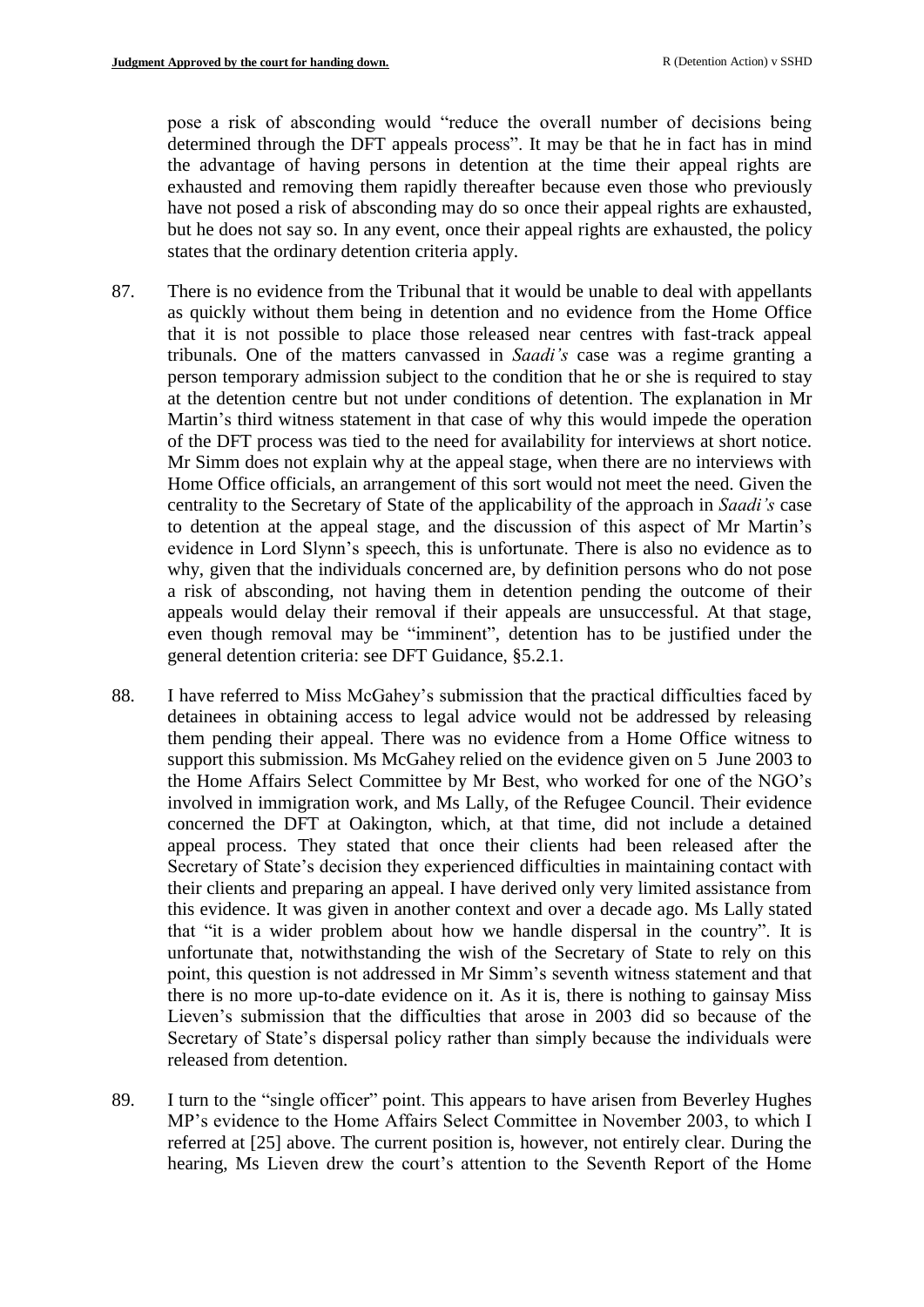Affairs Select Committee in 2013/14 HC 71, published on 11 October 2013 which stated of the "Asylum Operating Model" and, after referring to DFT cases, that "there is no longer a single case-owner who handles the application at all stages".

- 90. After the hearing a statement of Daniel Smith, now head of the detained fast-track in the Home Office's UK Visa and Immigration Directorate, dated 31 October 2014, was filed. This stated (§3) that the practice described by Beverley Hughes MP in 2003 "is still the same practice that is applicable to the DFT process today". Mr Smith also stated that, wherever possible, taking into account different work-shift patterns of staff, a single case-owner will process the same case from the time the case is allocated to a case-owner, before the substantive asylum interview takes place, until the case is appeal rights exhausted or the applicant is released from the DFT. He stated that "this means that in practice the same case-owner within the DFT … will conduct the asylum interview, make the asylum decision and monitor the progress of the case through the DFT process" and that "this may also include presenting the same case before the First Tier Tribunal" but that "this will not always be true in practice if the case-owner is assigned another duty on that day". Even where the original case-owner does not present the case at the appeal, Mr Smith stated that "he or she will still maintain ownership of the case": see  $\S$ §4 – 6.
- 91. Mr Smith stated that the statement in the Seventh Report of the Home Affairs Select Committee to which our attention was drawn by Ms Lieven is factually correct in relation to non-detained casework but not in relation to practice in the DFT. Since the words in the report of the Home Affairs Committee clearly refer to those detained in the DFT, Mr Smith's evidence must be that the report is mistaken. Leaving aside the way the point emerged and the timing of the Secretary of State's evidence about it, at its highest this evidence is that the "case-owner" who has interviewed the applicant and made the decision will present the case before the Tribunal "if he or she is not assigned another duty on that day". Moreover, although, given the timing of Mr Smith's evidence, it has not been possible for Detention Action to file evidence in response, as Ms Ghelani, its solicitor, stated in a letter dated 31 October 2014 to the court, there are steps other than detention that the Secretary of State could take to ensure that the same person who has interviewed an applicant for asylum also presents that person's appeal before the Tribunal. Additionally, Ms Ghelani referred to enquiries made of practitioners dealing with cases in the DFT process and states "based on what they have reported, the factual position is that, generally, the Home Office Presenting Officer who presents the appeal is not the same as the person who interviews the asylum applicant".
- 92. The last of the particular matters relied on by Ms McGahey was the provision for taking cases out of the DFT process to provide extra time for instructing lawyers, receiving advice and obtaining evidence. There is a mandatory requirement in Rule 30 of the 2005 Tribunal Fast Track Rules to do this (see [21] above]) where the Tribunal is satisfied by evidence that there are exceptional circumstances which mean that the appeal or application cannot otherwise be justly determined. §2.1.2 of the *DFT Guidance* states that assessment of suitability of a case for the DFT process must take place "at all stages of ongoing case management within DFT". Mr Simm's seventh statement does not provide further information as to how many cases are taken out at the appeal stage. The evidence before the judge (see [5] above) was that 6% were removed from the process at that stage, in Mr Simm's view largely because of the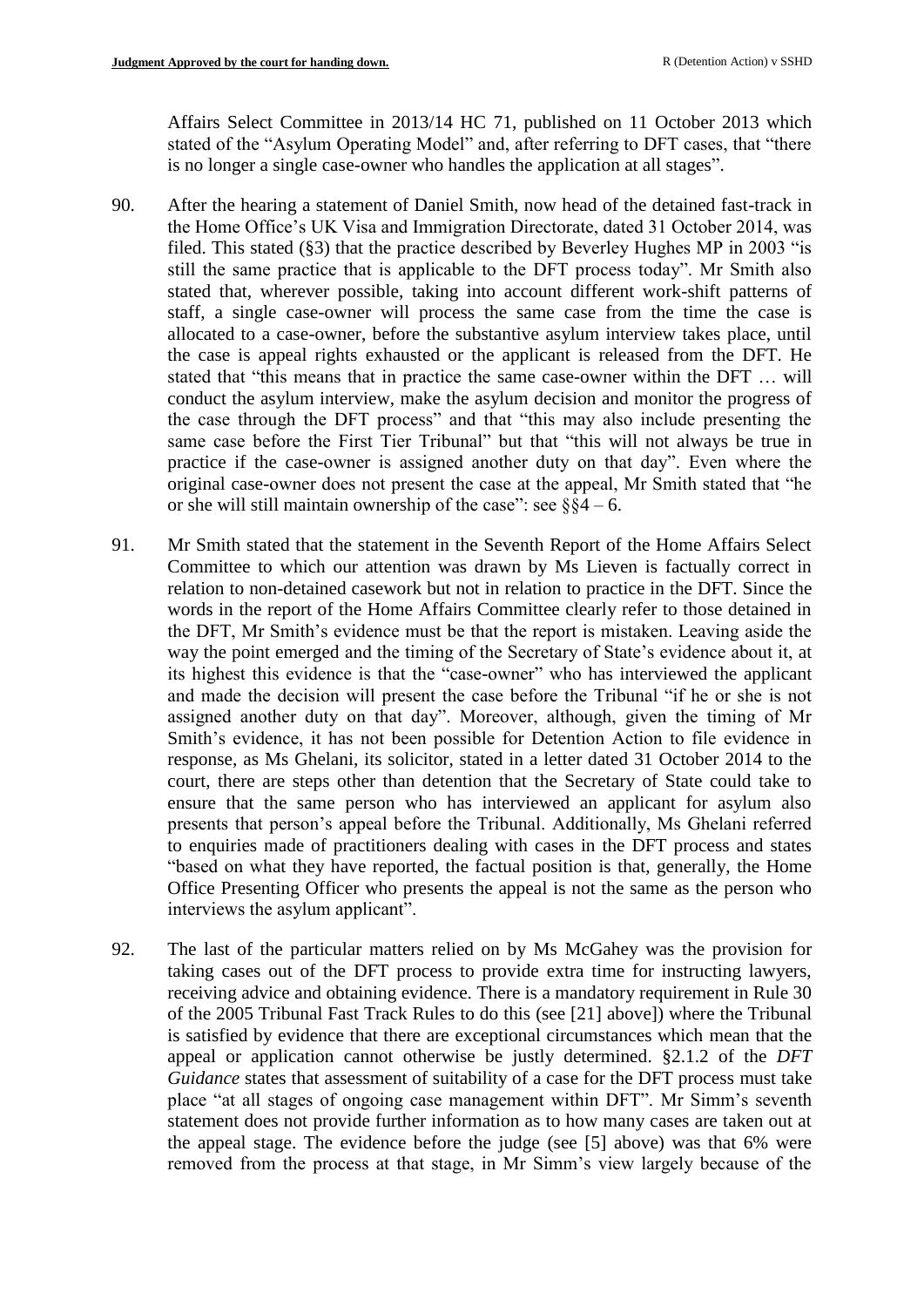submission of the new evidence on or immediately before the day of the appeal hearing or because time was needed to instruct an expert or for a witness to attend: see [2014] EWHC 2245 (Admin) at [187]. The evidence on behalf of Detention Action, given by Mr Blakeley, was that the Secretary of State rarely takes cases out of the DFT fast-track appeal process.

- 93. At the core of the Secretary of State's case is the submission that the approach and reasoning of Lord Slynn in *Saadi's* case is applicable and justifies detention at the appeal stage. I do not consider that without further evidence it is possible to take a conclusion reached in a particular context and against a particular factual background and conclude that it applies in another context or at a different stage of the same process. I have carefully borne in mind the need for "appropriate respect" for the Secretary of State's views in the light of her governmental responsibility for making the judgments when considering the evidence given about the individual matters relied on in the three paragraphs of Mr Simm's seventh statement and in Mr Smith's post-hearing statement. But I have also borne in mind the statements by Baroness Hale and Lord Mance in *Belfast City Council v Miss Behavin' Ltd* [\[2007\] UKHL 19](http://www.bailii.org/uk/cases/UKHL/2007/19.html) at [37] and [47] that the evaluation of the person who the legislature has given primary responsibility for a decision is given "some weight" if that person has addressed his or her mind to the relevant matters in an appropriate way. Where the primary decisionmaker has not done so, or has not done so properly, they stated that his or her views are bound to carry less weight and the court has to strike the balance for itself, giving due weight to the judgments made by the primary decision-maker on such matters as he or she did consider.
- 94. I observe that looked at in the round the evidence before the court on behalf of the Secretary of State does not provide the sort of substantial fact-based justification that the Supreme Court in *R (Quila) v Secretary of State for the Home Department* [2011] UKSC 45, [\[2012\] 1 AC 621](http://www.bailii.org/cgi-bin/redirect.cgi?path=/uk/cases/UKSC/2011/45.html) indicated would be needed to justify an interference with a fundamental right. Such evidence was given in *R* (*Chapti and Bibi) v Secretary of State for the Home Department* [\[2011\] EWHC 3370 \(Admin\),](http://www.bailii.org/ew/cases/EWHC/Admin/2011/3370.html) affirmed [2013] EWCA Civ 322, in which it was held that the interference was justified.
- 95. What the Home Office stated in its letter to the European Commission in June 2013, to which I refer at [68] – [69] above, is also of some relevance at this stage of the discussion. In that letter the Head of Asylum Policy at the Home Office stated that "it is not entirely clear that the DFT process includes a fast-track appeals process". In the light of this fairly recent statement by the Head of Asylum Policy at the Home Office about a policy which it is said has been in place since 2008, it is perhaps not surprising that the evidence on behalf of the Secretary of State is in relatively general terms and has not dealt with a number of the matters addressed by Ms McGahey in her submissions.
- 96. Although, as Lord Wilson stated in *Quila*'s case, justification involves an evaluation "which transcends the matters of fact", it requires a basis in fact, evidence or expertise. I stated (at [71] above) that in the light of the principles in the *Hardial Singh* line of cases as encapsulated in *I's* case and in *Lumba's* case summarised at [14] above, the question is whether it is reasonable to detain a person who poses no risk of absconding in the period between the Secretary of State's decision and the dismissal of his or her appeal. For the reasons I have given in respect of the individual factors, I do not consider the evidence in Mr Simm's seventh statement and Mr